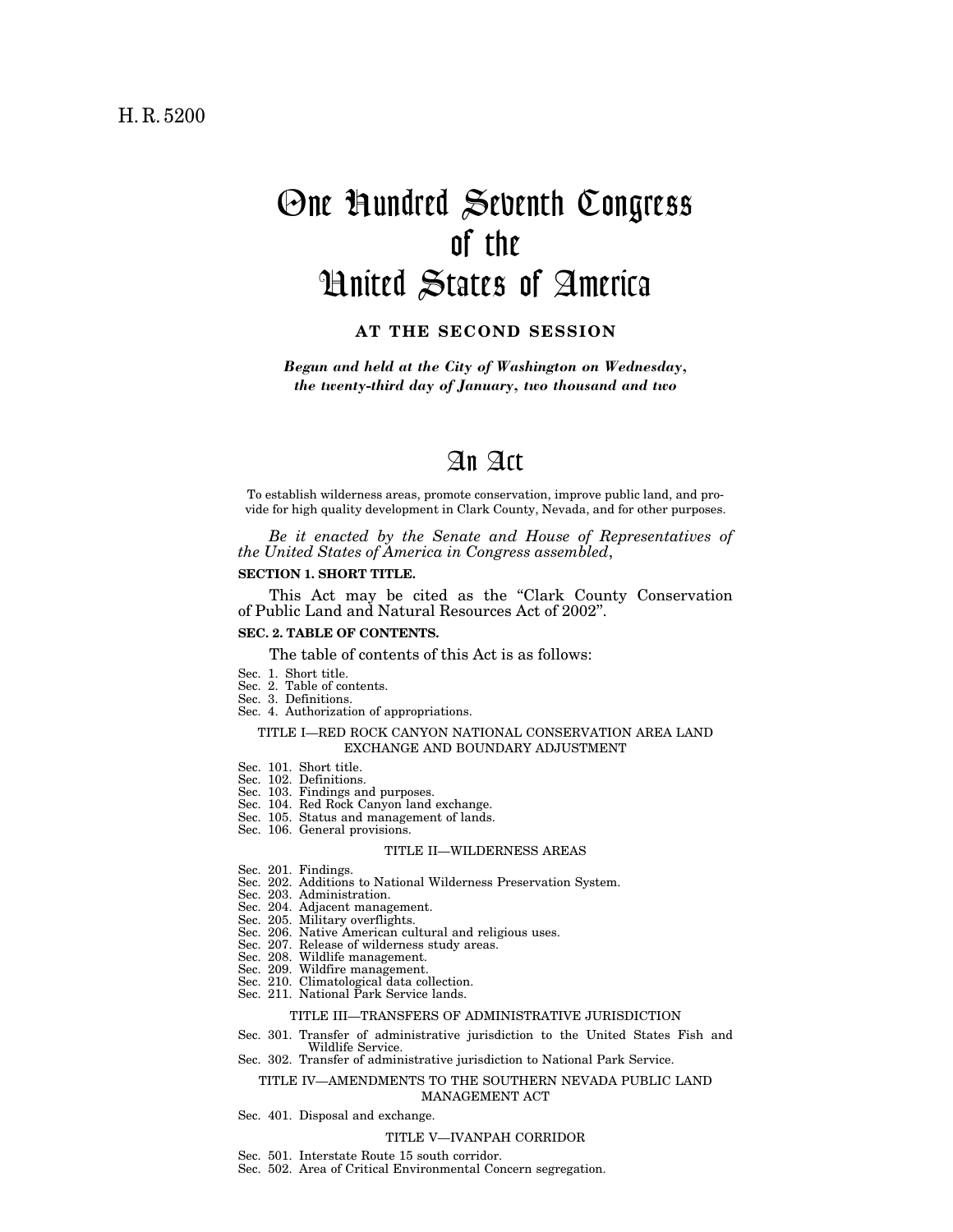#### TITLE VI—SLOAN CANYON NATIONAL CONSERVATION AREA

- Sec. 601. Short title.
- Sec. 602. Purpose.
- Sec. 603. Definitions.
- Sec. 604. Establishment.
- Sec. 605. Management.
- Sec. 606. Sale of Federal parcel.
- Sec. 607. Right-of-way.

#### TITLE VII—PUBLIC INTEREST CONVEYANCES

- Sec. 701. Definition of map. Sec. 702. Conveyance to the University of Nevada at Las Vegas Research Foundation.
- Sec. 703. Conveyance to the Las Vegas Metropolitan Police Department.
- Sec. 704. Conveyance to the City of Henderson for the Nevada State College at Henderson.
- Sec. 705. Conveyance to the City of Las Vegas, Nevada.
- Sec. 706. Sale of Federal parcel.

#### TITLE VIII—HUMBOLDT PROJECT CONVEYANCE

- Sec. 801. Short title.
- Sec. 802. Definitions.
- Sec. 803. Authority to convey title.
- Sec. 804. Payment.
- Sec. 805. Compliance with other laws.
- Sec. 806. Revocation of withdrawals.
- Sec. 807. Liability.
- Sec. 808. National Environmental Policy Act.
- Sec. 809. Future benefits.

#### TITLE IX—MISCELLANEOUS PROVISIONS

Sec. 901. Technical amendments to the Mesquite Lands Act 2001.

## **SEC. 3. DEFINITIONS.**

In this Act:

(1) AGREEMENT.—The term "Agreement" means the Agreement entitled ''Interim Cooperative Management Agreement Between the United States of the Interior Bureau of Land Management and Clark County'', dated November 4, 1992. (2) COUNTY.—The term ''County'' means Clark County,

Nevada.

(3) SECRETARY.—The term "Secretary" means—

(A) the Secretary of Agriculture with respect to land in the National Forest System; or

(B) the Secretary of the Interior, with respect to other Federal land.

(4) STATE.—The term ''State'' means the State of Nevada.

## **SEC. 4. AUTHORIZATION OF APPROPRIATIONS.**

There is authorized such sums as may be necessary to carry out this Act.

## **TITLE I—RED ROCK CANYON NATIONAL CONSERVATION AREA LAND EX-CHANGE AND BOUNDARY ADJUST-MENT**

### **SEC. 101. SHORT TITLE.**

This title may be cited as the "Red Rock Canyon National Conservation Area Protection and Enhancement Act of 2002''.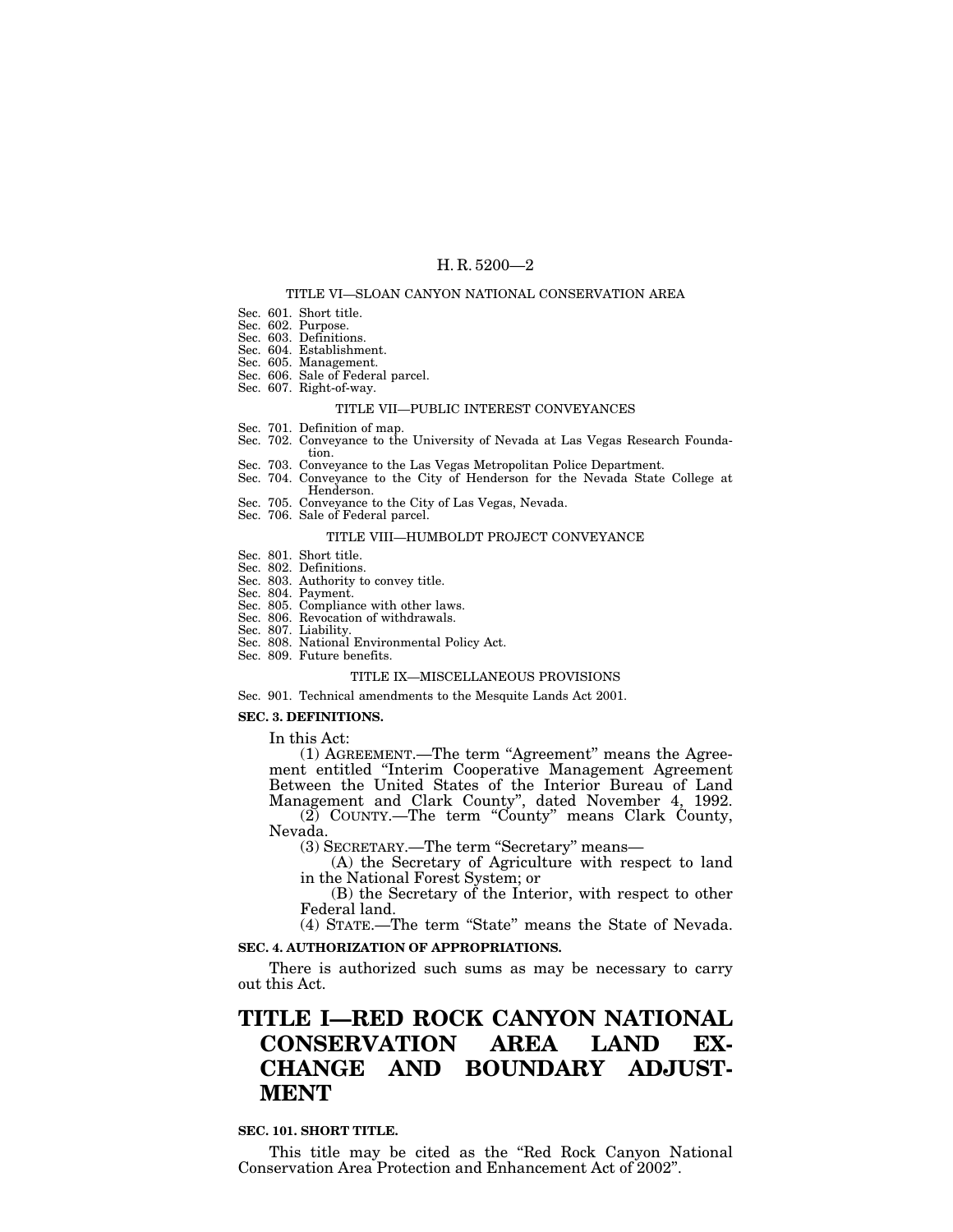#### **SEC. 102. DEFINITIONS.**

As used in this title:

(1) CORPORATION.—The term ''Corporation'' means the Howard Hughes Corporation, an affiliate of the Rouse Company, with its principal place of business at 10000 West Charleston Boulevard, Las Vegas, Nevada.

(2) RED ROCK CANYON.—The term ''Red Rock Canyon'' means the Red Rock Canyon National Conservation Area, consisting of approximately 195,780 acres of public lands in Clark County, Nevada, specially designated for protection in the Red Rock Canyon National Conservation Area Establishment Act of 1990 (16 U.S.C. 460ccc et seq.), as depicted on the Red Rock Canyon Map.

(3) RED ROCK CANYON MAP.—The term ''Red Rock Canyon Map'' means the map entitled ''Southern Nevada Public Land Management Act'', dated October 1, 2002.

## **SEC. 103. FINDINGS AND PURPOSES.**

(a) FINDINGS.—The Congress makes the following findings:

(1) Red Rock Canyon is a natural resource of major significance to the people of Nevada and the United States. It must be protected in its natural state for the enjoyment of future generations of Nevadans and Americans, and enhanced wherever possible.

(2) In 1998, the Congress enacted the Southern Nevada Public Lands Management Act of 1998 (Public Law 105–263), which provided among other things for the protection and enhancement of Red Rock Canyon.

(3) The Corporation owns much of the private land on Red Rock Canyon's eastern boundary, and is engaged in developing a large-scale master-planned community.

(4) Included in the Corporation's land holdings are 1,071 acres of high-ground lands at the eastern edge of Red Rock Canyon. These lands were intended to be included in Red Rock, but to date have not been acquired by the United States. The protection of this high-ground acreage would preserve an important element of the western Las Vegas Valley viewshed.

(5) The Corporation has volunteered to forgo development of the high-ground lands, and proposes that the United States acquire title to the lands so that they can be preserved in perpetuity to protect and expand Red Rock Canyon.

(b) PURPOSES.—The purposes of this title are:

(1) To accomplish an exchange of lands between the United States and the Corporation that would transfer certain highground lands to the United States in exchange for the transfer of other lands of approximately equal value to the Corporation.

(2) To protect Red Rock Canyon and to expand its boundaries as contemplated by the Bureau of Land Management, as depicted on the Red Rock Canyon Map.

(3) To further fulfill the purposes of the Southern Nevada Public Lands Management Act of 1998 and the Red Rock Canyon National Conservation Area Establishment Act of 1990.

#### **SEC. 104. RED ROCK CANYON LAND EXCHANGE.**

(a) ACQUISITION REQUIREMENT.—If the Corporation offers to convey to the United States all right, title, and interest in and to the approximately 1,082 acres of non-Federal land owned by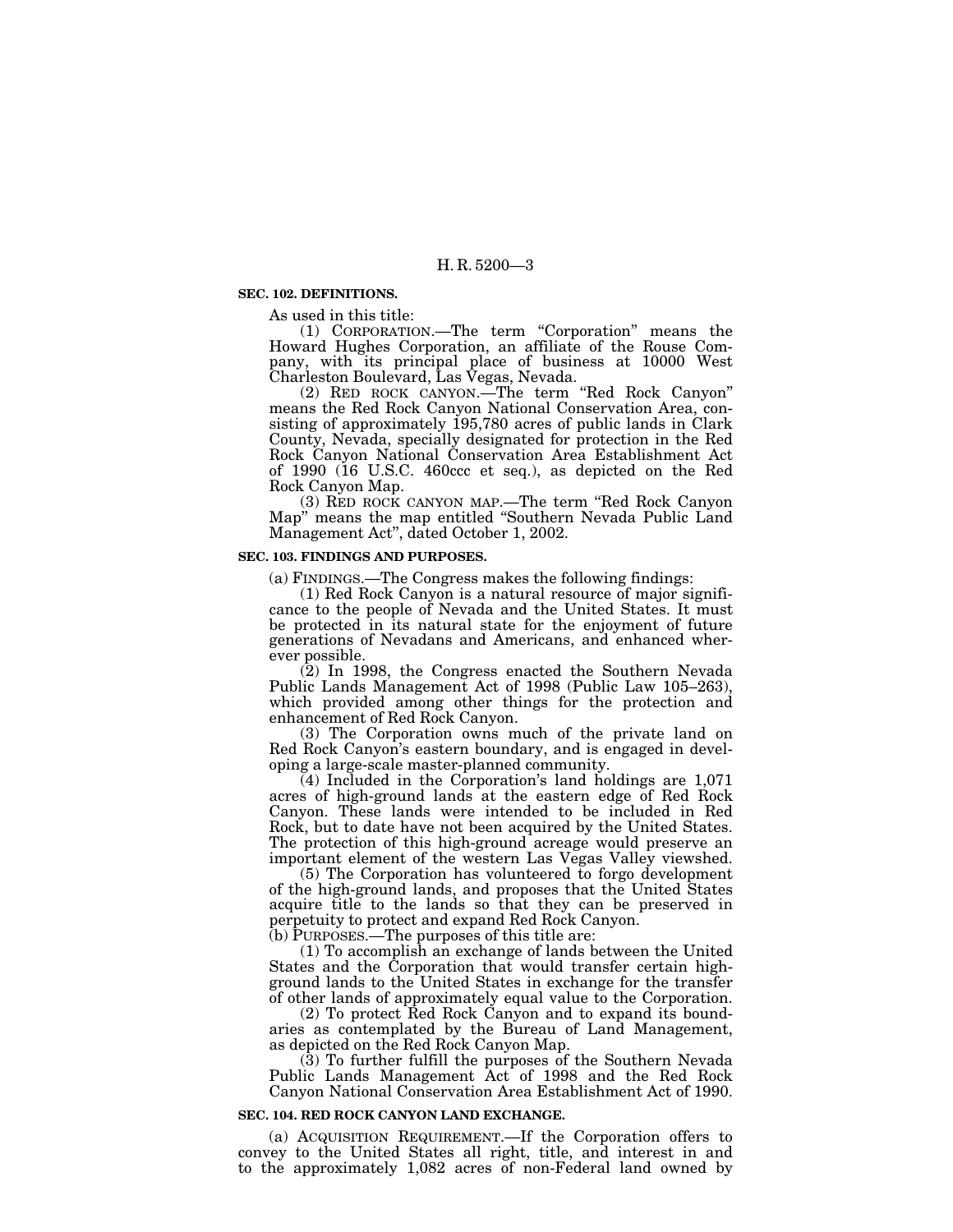the Corporation and depicted on the Red Rock Canyon Map as ''Offered Lands proposed addition to the Red Rock Canyon NCA'', the Secretary shall accept such offer on behalf of the United States, and not later than 90 days after the date of the offer, except as otherwise provided in this title, shall make the following conveyances:

(1) To the Corporation, the approximately 998 acres of Federal lands depicted on the Red Rock Canyon Map as "Public land selected for exchange''.

(2) To Clark County, Nevada, the approximately 1,221 acres of Federal lands depicted on the Red Rock Canyon Map as ''Proposed BLM transfer for county park''.

(b) SIMULTANEOUS CONVEYANCES.—Title to the private property and the Federal property to be conveyed pursuant to this section shall be conveyed at the same time.

(c) MAP.—The Secretary shall keep the Red Rock Canyon Map on file and available for public inspection in the Las Vegas District Office of the Bureau of Land Management in Nevada, and the State Office of the Bureau of Land Management, Reno, Nevada.

(d) CONDITIONS.—

(1) HAZARDOUS MATERIALS.—As a condition of the conveyance under  $-$ subsection (a)(1), the Secretary shall require that the Corporation be responsible for removal of and remediation related to any hazardous materials that are present on the property conveyed to the United States under subsection (a).

(2) SURVEY.—As a condition of the conveyance under subsection  $(a)(1)$ , the Secretary shall require that not later than 90 days after the date of the offer referred to in subsection (a), the Corporation shall provide a metes and bounds survey, that is acceptable to the Corporation, Clark County, and the Secretary, of the common boundary between the parcels of land to be conveyed under subsection (a).

(3) LANDS CONVEYED TO CLARK COUNTY.—As a condition of the conveyance under subsection (a)(2), the Secretary shall require that—

(A) the lands transferred to Clark County by the United States must be held in perpetuity by the County for use only as a public park or as part of a public regional trail system; and

(B) if the County attempts to transfer the lands or to undertake a use on the lands that is inconsistent with their preservation and use as described in subparagraph (A), such lands shall, at the discretion of the Secretary, revert to the United States.

(e) VALUATION.—

(1) EQUAL VALUE EXCHANGE.—The values of the Federal parcel and the non-Federal parcel, as determined under para $graph (2)$ 

(A) shall be equal; or

(B) if the values are not equal, shall be equalized in accordance with paragraph (3).

(2) APPRAISAL.—The values of the Federal parcel and the non-Federal parcel shall be determined by an appraisal, to be approved by the Secretary, that complies with the Uniform Standards for Federal Land Acquisitions.

(3) EQUALIZATION.—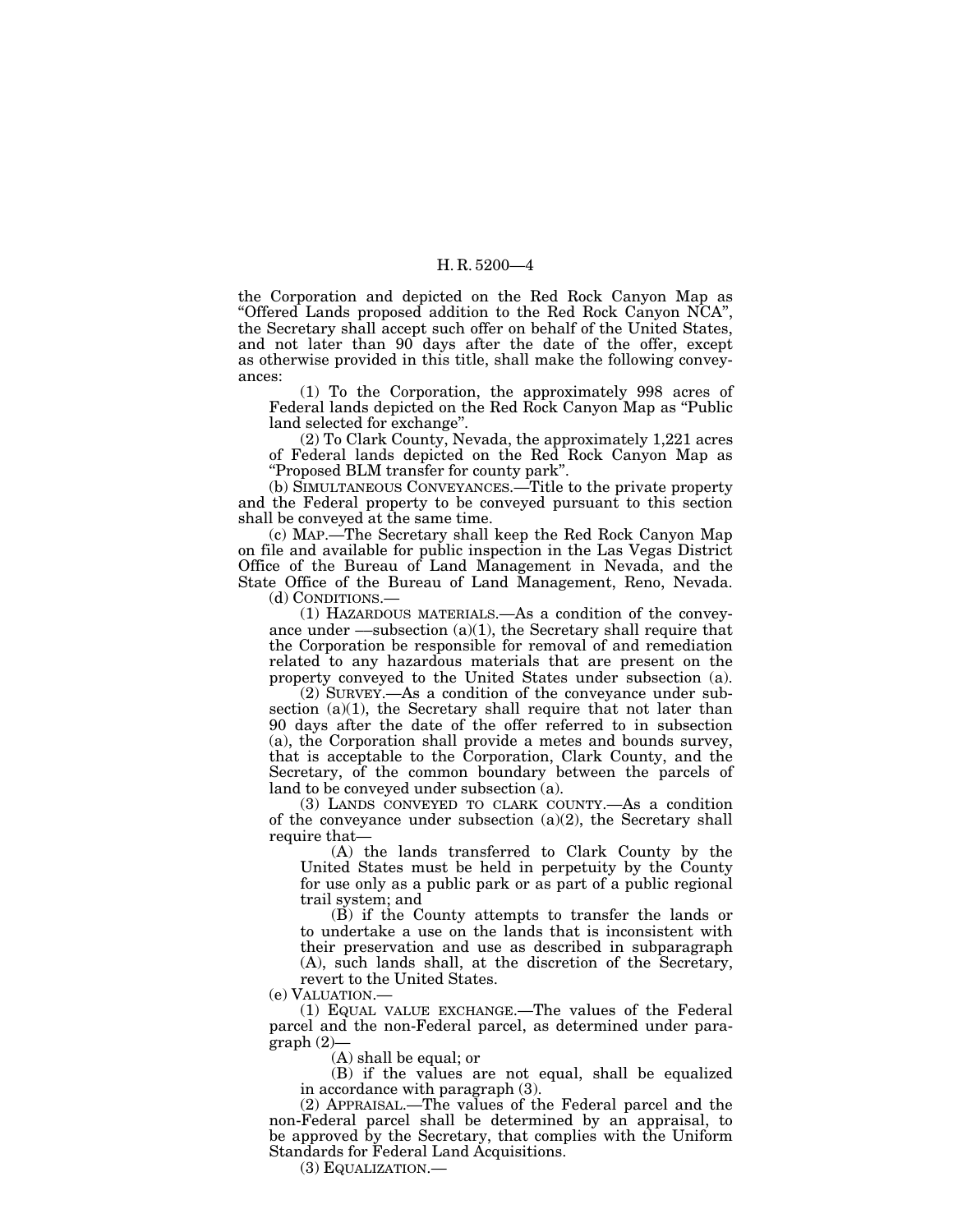(A) IN GENERAL.—If the value of the non-Federal parcel is less than the value of the Federal parcel—

(i) the Corporation shall make a cash equalization payment to the Secretary; or

(ii) the Secretary shall, as determined to be appropriate by the Secretary and the Corporation, reduce the acreage of the Federal parcel.

(B) DISPOSITION OF PROCEEDS.—The Secretary shall deposit any cash equalization payments received under subparagraph  $(A)(i)$  in accordance with section  $4(e)(1)(C)$ of the Southern Nevada Public Land Management Act of 1998 (112 Stat. 2345).

#### **SEC. 105. STATUS AND MANAGEMENT OF LANDS.**

(a) INCLUSION AND MANAGEMENT OF LANDS.—Upon the date of the enactment of this Act, the Secretary shall administer the lands depicted on the Red Rock Map as ''Public Lands-proposed addition to the Red Rock Canyon NCA'', exclusive of those lands used for the Corps of Engineers R–4 Detention Basin, as part of Red Rock and in accordance with the Red Rock Canyon National Conservation Area Establishment Act of 1990 (16 U.S.C. 460ccc et seq.) and all other applicable laws.

 $(b)$  INCLUSION OF ACQUIRED LANDS.—Upon acquisition by the United States of lands under this Act, the Secretary shall—

(1) administer the lands as part of Red Rock and in accordance with the Red Rock Canyon National Conservation Area Establishment Act of 1990 (16 U.S.C. 460ccc et seq.), the Southern Nevada Public Lands Management Act of 1998 (Public Law 105–263), and all other applicable laws; and

(2) create new maps showing the boundaries of Red Rock as modified or pursuant to this Act, and make such maps available for review at the Las Vegas District Office of the Bureau of Land Management and the State Office of the Bureau of Land Management, Reno, Nevada.

(c) CONFORMING AMENDMENT.—Section 3(a)(2) of the Red Rock Canyon National Conservation Area Establishment Act of 1990  $(16 \text{ U.S.C. } 460 \text{ccc} - 1(a)(2))$  is amended by inserting before the period the following: '', and such additional areas as are included in the conservation area pursuant to the Red Rock Canyon National Conservation Area Protection and Enhancement Act of 2002''.

#### **SEC. 106. GENERAL PROVISIONS.**

(a) REVIEW OF APPRAISAL.—Not later than 90 days after the date of the enactment of this Act, the Secretary shall complete a review of the appraisal entitled, ''Complete Self-Contained Appraisal Red Rock Exchange, Las Vegas, Nevada'', completed on or about June 3, 2002. The difference in appraisal values shall be reimbursed to the Secretary by the Corporation in accordance with the Southern Nevada Public Lands Management Act of 1998.

(b) VALID EXISTING RIGHTS.—The land exchange under this Act shall be subject to valid existing rights. Each party to which property is conveyed under this Act shall succeed to the rights and obligations of the conveying party with respect to any lease, right-of-way, permit, or other valid existing right to which the property is subject.

(c) TECHNICAL CORRECTIONS.—Nothing in this Act prohibits the parties to the conveyances under this Act from agreeing to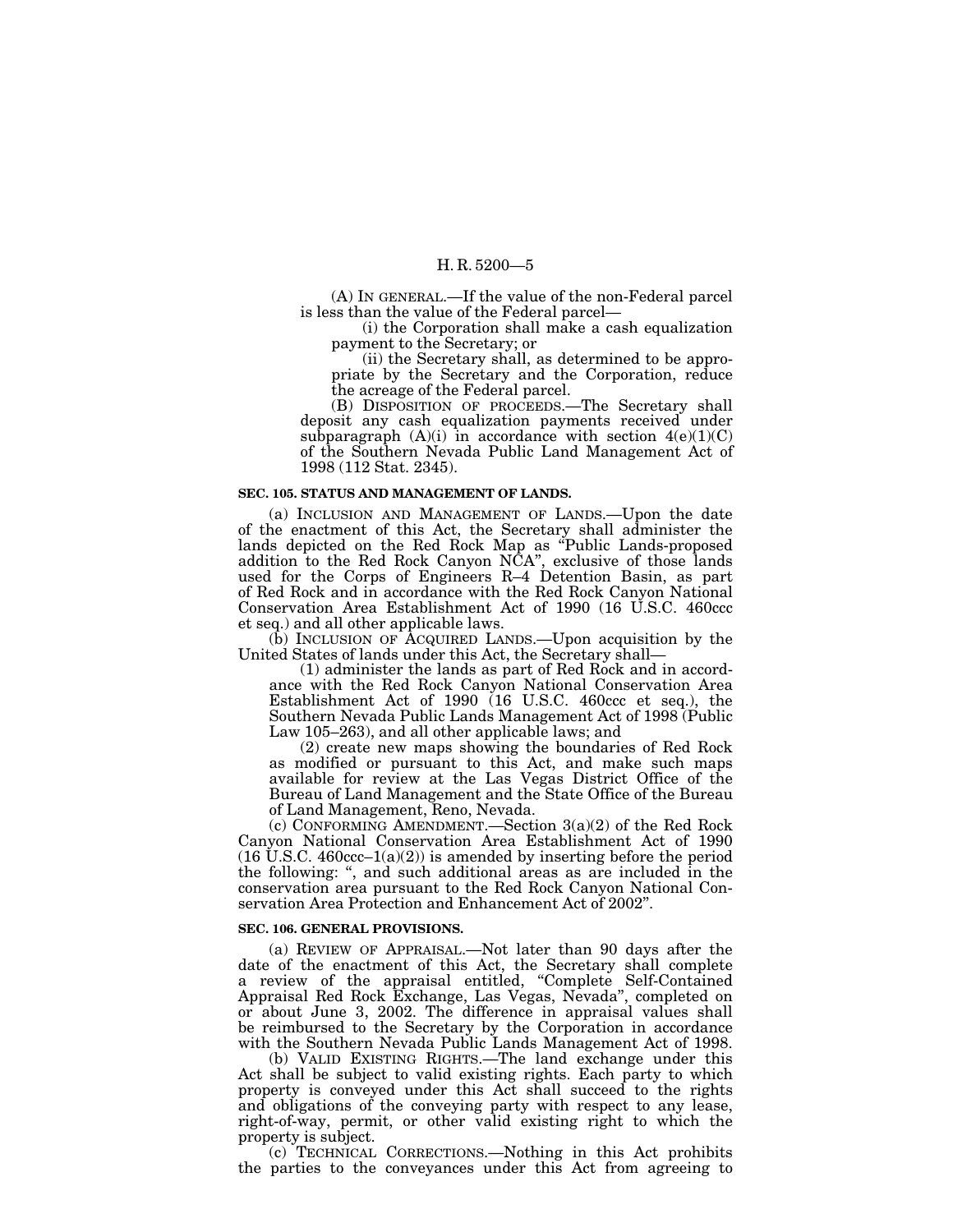the correction of technical errors or omissions in the Red Rock Map.

(d) WITHDRAWAL OF AFFECTED LANDS.—To the extent not already accomplished under law or administrative action, the Secretary shall withdraw from operation of the public land and mining laws, subject to valid existing rights—

(1) those Federal lands acquired by the United States under this Act; and

(2) those Federal lands already owned by the United States on the date of enactment of this Act but included within the Red Rock National Conservation Area boundaries by this Act.

## **TITLE II—WILDERNESS AREAS**

#### **SEC. 201. FINDINGS.**

The Congress finds that—

(1) public land in the County contains unique and spectacular natural resources, including—

(A) priceless habitat for numerous species of plants and wildlife; and

(B) thousands of acres of pristine land that remain in a natural state;

(2) continued preservation of those areas would benefit the County and all of the United States by—

(A) ensuring the conservation of ecologically diverse habitat;

(B) conserving primitive recreational resources; and (C) protecting air and water quality.

#### **SEC. 202. ADDITIONS TO NATIONAL WILDERNESS PRESERVATION SYSTEM.**

(a) ADDITIONS.—The following land in the State is designated as wilderness and as components of the National Wilderness Preservation System:

(1) ARROW CANYON WILDERNESS.—Certain Federal land managed by the Bureau of Land Management, comprising approximately 27,530 acres, as generally depicted on the map entitled ''Arrow Canyon'', dated October 1, 2002, which shall be known as the "Arrow Canyon Wilderness".

(2) BLACK CANYON WILDERNESS.—Certain Federal land within the Lake Mead National Recreation Area and an adjacent portion of Federal land managed by the Bureau of Land Management, comprising approximately 17,220 acres, as generally depicted on the map entitled ''Eldorado/Spirit Mountain'', dated October 1, 2002, which shall be known as the ''Black Canyon Wilderness''.

(3) BRIDGE CANYON WILDERNESS.—Certain Federal land within the Lake Mead National Recreation Area, comprising approximately 7,761 acres, as generally depicted on the map entitled ''Eldorado/Spirit Mountain'', dated October 1, 2002, which shall be known as the ''Bridge Canyon Wilderness''.

(4) ELDORADO WILDERNESS.—Certain Federal land within the Lake Mead National Recreation Area and an adjacent portion of Federal land managed by the Bureau of Land Management, comprising approximately 31,950 acres, as generally depicted on the map entitled ''Eldorado/Spirit Mountain'', dated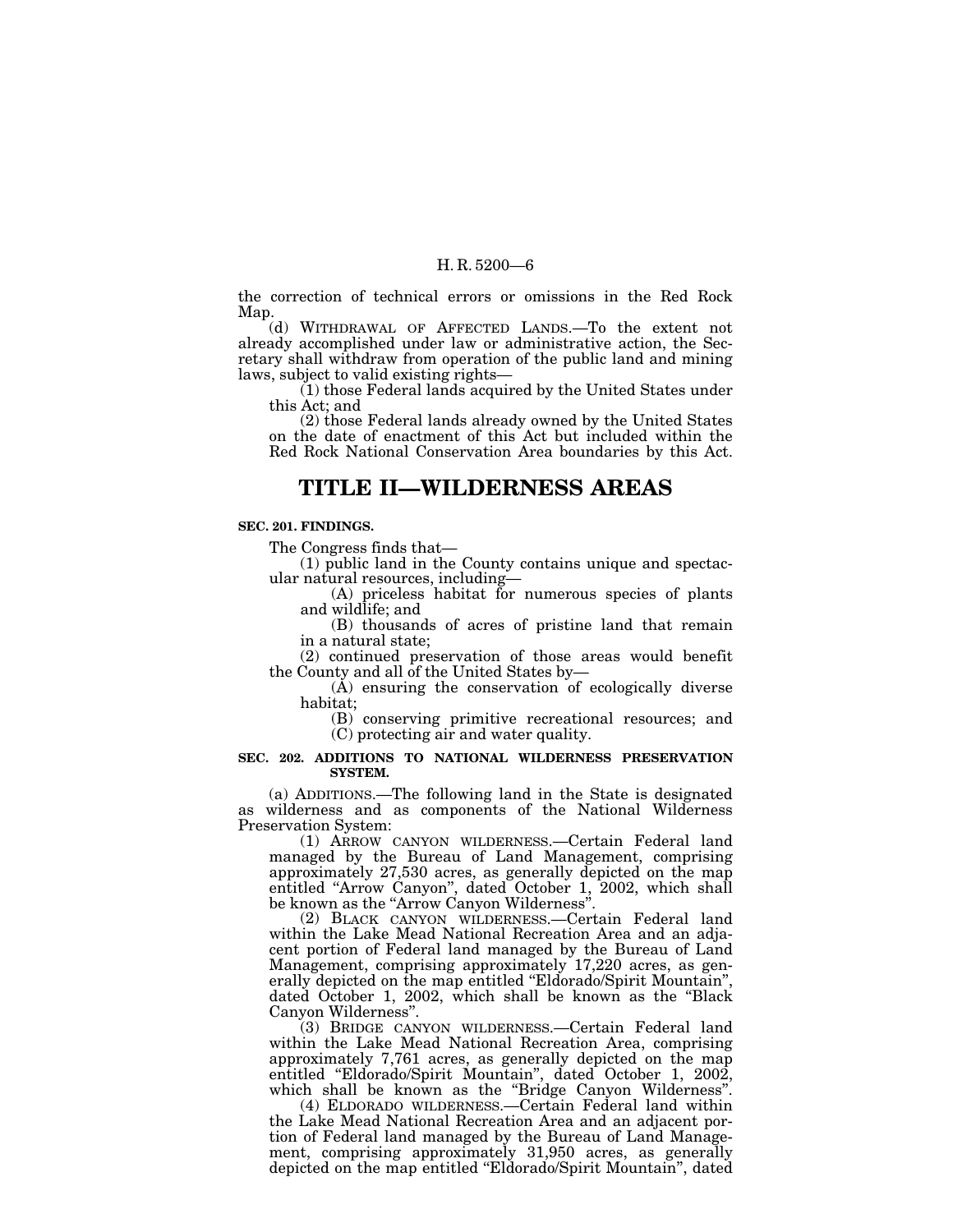October 1, 2002, which shall be known as the "Eldorado Wilderness''.

(5) IRETEBA PEAKS WILDERNESS.—Certain Federal land within the Lake Mead National Recreation Area and an adjacent portion of Federal land managed by the Bureau of Land Management, comprising approximately 32,745 acres, as generally depicted on the map entitled "Eldorado/Spirit Mountain", dated October 1, 2002, which shall be known as the ''Ireteba Peaks Wilderness''.

(6) JIMBILNAN WILDERNESS.—Certain Federal land within the Lake Mead National Recreation Area, comprising approximately 18,879 acres, as generally depicted on the map entitled ''Muddy Mountains'', dated October 1, 2002, which shall be known as the ''Jimbilnan Wilderness''.

(7) JUMBO SPRINGS WILDERNESS.—Certain Federal land managed by the Bureau of Land Management, comprising approximately 4,631 acres, as generally depicted on the map entitled "Gold Butte", dated October 1, 2002, which shall be known as the ''Jumbo Springs Wilderness''.

(8) LA MADRE MOUNTAIN WILDERNESS.—Certain Federal land within the Toiyabe National Forest and an adjacent portion of Federal land managed by the Bureau of Land Management, comprising approximately 47,180 acres, as generally depicted on the map entitled ''Spring Mountains'', dated October 1, 2002, which shall be known as the ''La Madre Mountain Wilderness''.

(9) LIME CANYON WILDERNESS.—Certain Federal land managed by the Bureau of Land Management, comprising approximately 23,233 acres, as generally depicted on the map entitled "Gold Butte", dated October 1, 2002, which shall be known as the "Lime Canyon Wilderness".

(10) MT. CHARLESTON WILDERNESS ADDITIONS.—Certain Federal land within the Toiyabe National Forest and an adjacent portion of Federal land managed by the Bureau of Land Management, comprising approximately 13,598 acres, as generally depicted on the map entitled "Spring Mountains", dated October 1, 2002, which shall be included in the Mt. Charleston Wilderness.

(11) MUDDY MOUNTAINS WILDERNESS.—Certain Federal land within the Lake Mead National Recreation Area and an adjacent portion of land managed by the Bureau of Land Management, comprising approximately 48,019 acres, as generally depicted on the map entitled ''Muddy Mountains'', dated October 1, 2002, which shall be known as the "Muddy Mountains Wilderness''. (12) NELLIS WASH WILDERNESS.—Certain Federal land

within the Lake Mead National Recreation Area, comprising approximately 16,423 acres, as generally depicted on the map entitled ''Eldorado/Spirit Mountain'', dated October 1, 2002,

which shall be known as the ''Nellis Wash Wilderness''. (13) NORTH MCCULLOUGH WILDERNESS.—Certain Federal land managed by the Bureau of Land Management, comprising approximately 14,763 acres, as generally depicted on the map entitled "McCulloughs", dated October 1, 2002, which shall be known as the ''North McCullough Wilderness''.

(14) PINTO VALLEY WILDERNESS.—Certain Federal land within the Lake Mead National Recreation Area, comprising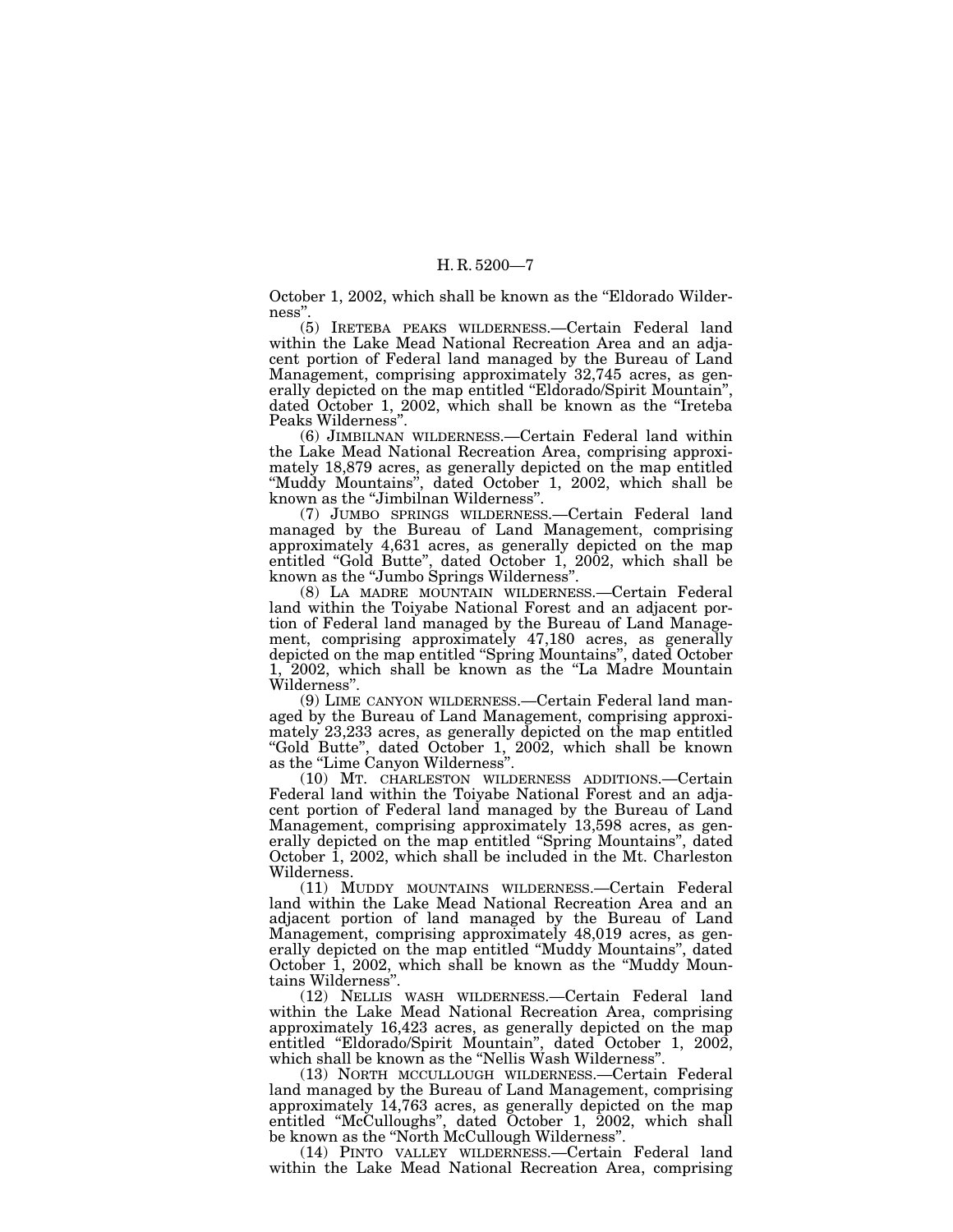approximately 39,173 acres, as generally depicted on the map entitled ''Muddy Mountains'', dated October 1, 2002, which shall be known as the ''Pinto Valley Wilderness''.

(15) RAINBOW MOUNTAIN WILDERNESS.—Certain Federal land within the Toiyabe National Forest and an adjacent portion of Federal land managed by the Bureau of Land Management, comprising approximately 24,997 acres, as generally depicted on the map entitled ''Spring Mountains'', dated October 1, 2002, which shall be known as the ''Rainbow Mountain Wilderness''.

(16) SOUTH MCCULLOUGH WILDERNESS.—Certain Federal land managed by the Bureau of Land Management, comprising approximately 44,245 acres, as generally depicted on the map entitled ''McCulloughs'', dated October 1, 2002, which shall be known as the ''South McCullough Wilderness''.

(17) SPIRIT MOUNTAIN WILDERNESS.—Certain Federal land within the Lake Mead National Recreation Area and an adjacent portion of Federal land managed by the Bureau of Land Management, comprising approximately 33,518 acres, as generally depicted on the map entitled "Eldorado/Spirit Mountain", dated October 1, 2002, which shall be known as the "Spirit" Mountain Wilderness''.

(18) WEE THUMP JOSHUA TREE WILDERNESS.—Certain Federal land managed by the Bureau of Land Management, comprising approximately 6,050 acres, as generally depicted on the map entitled "McCulloughs", dated October 1, 2002, which shall be known as the ''Wee Thump Joshua Tree Wilderness''. (b) BOUNDARY.—

(1) LAKE OFFSET.—The boundary of any portion of a wilderness area designated by subsection (a) that is bordered by Lake Mead, Lake Mohave, or the Colorado River shall be 300 feet inland from the high water line.

(2) ROAD OFFSET.—The boundary of any portion of a wilderness area designated by subsection (a) that is bordered by a road shall be at least 100 feet from the edge of the road to allow public access.

(c) MAP AND LEGAL DESCRIPTION.—

(1) IN GENERAL.—As soon as practicable after the date of enactment of this Act, the Secretary shall file a map and legal description of each wilderness area designated by subsection (a) with the Committee on Resources of the House of Representatives and the Committee on Energy and Natural Resources of the Senate.

(2) EFFECT.—Each map and legal description shall have the same force and effect as if included in this section, except that the Secretary may correct clerical and typographical errors in the map or legal description.

(3) AVAILABILITY.—Each map and legal description shall be on file and available for public inspection in the appropriate offices of the Bureau of Land Management, National Park Service, or Forest Service, as applicable.

(d) WITHDRAWAL.—Subject to valid existing rights, the wilderness areas designated in this section are withdrawn from—

 $(1)$  all forms of entry, appropriation, and disposal under the public land laws;

 $(2)$  location, entry, and patent under the mining laws; and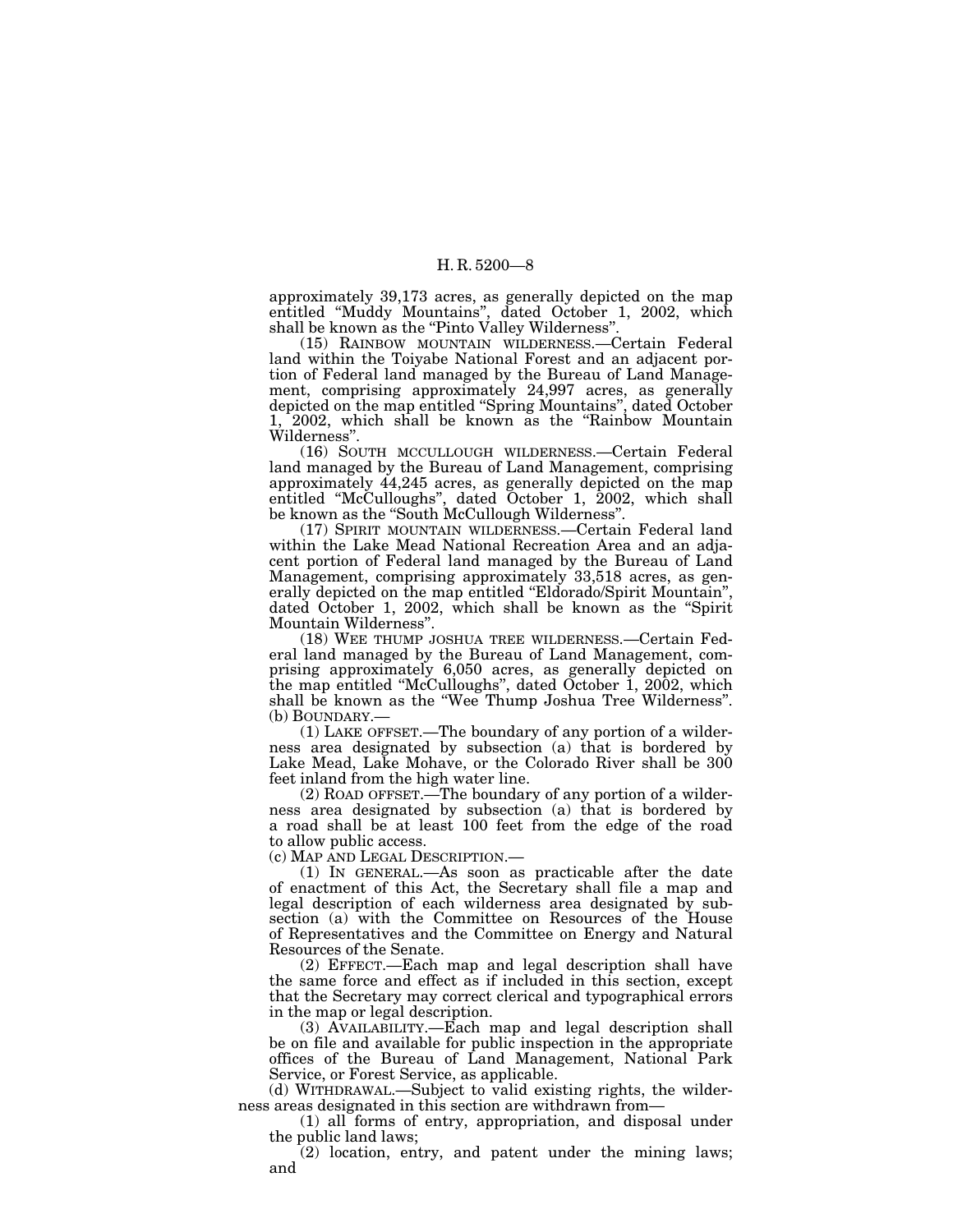(3) operation of the mineral leasing, mineral materials, and geothermal leasing laws.

#### **SEC. 203. ADMINISTRATION.**

(a) MANAGEMENT.—Subject to valid existing rights, each area designated as wilderness by this title shall be administered by the Secretary in accordance with the Wilderness Act (16 U.S.C. 1131 et seq.), except that—

(1) any reference in that Act to the effective date shall be considered to be a reference to the date of enactment of this Act; and

(2) any reference in that Act to the Secretary of Agriculture shall be considered to be a reference to the Secretary of the Interior with respect to lands administered by the Secretary of the Interior.

(b) LIVESTOCK.—Within the wilderness areas designated under this title that are administered by the Bureau of Land Management, the grazing of livestock in areas in which grazing is established as of the date of enactment of this Act shall be allowed to continue, subject to such reasonable regulations, policies, and practices that the Secretary considers necessary, consistent with section 4(d)(4) of the Wilderness Act (16 U.S.C. 1133(d)(4)), including the guidelines set forth in Appendix A of House Report 101–405.

(c) INCORPORATION OF ACQUIRED LANDS AND INTERESTS.—Any land or interest in land within the boundaries of an area designated as wilderness by this title that is acquired by the United States after the date of enactment of this Act shall be added to and administered as part of the wilderness area within which the acquired land or interest is located.

(d) WATER RIGHTS.—

(1) FINDINGS.—Congress finds that—

(A) the lands designated as Wilderness by this Act are within the Mojave Desert, are arid in nature, and include ephemeral streams;

(B) the hydrology of the lands designated as wilderness by this Act is locally characterized by complex flow patterns and alluvial fans with impermanent channels;

(C) the subsurface hydrogeology of the region is characterized by ground water subject to local and regional flow gradients and artesian aquifers;

(D) the lands designated as wilderness by this Act are generally not suitable for use or development of new water resource facilities and there are no actual or proposed water resource facilities and no opportunities for diversion, storage, or other uses of water occurring outside such lands that would adversely affect the wilderness or other values of such lands; and

(E) because of the unique nature and hydrology of these desert lands designated as wilderness by this Act and the existence of the Clark County Multi-Species Habitat Conservation Plan it is possible to provide for proper management and protection of the wilderness, perennial springs and other values of such lands in ways different from those used in other legislation.

(2) STATUTORY CONSTRUCTION.—

(A) Nothing in this Act shall constitute or be construed to constitute either an express or implied reservation by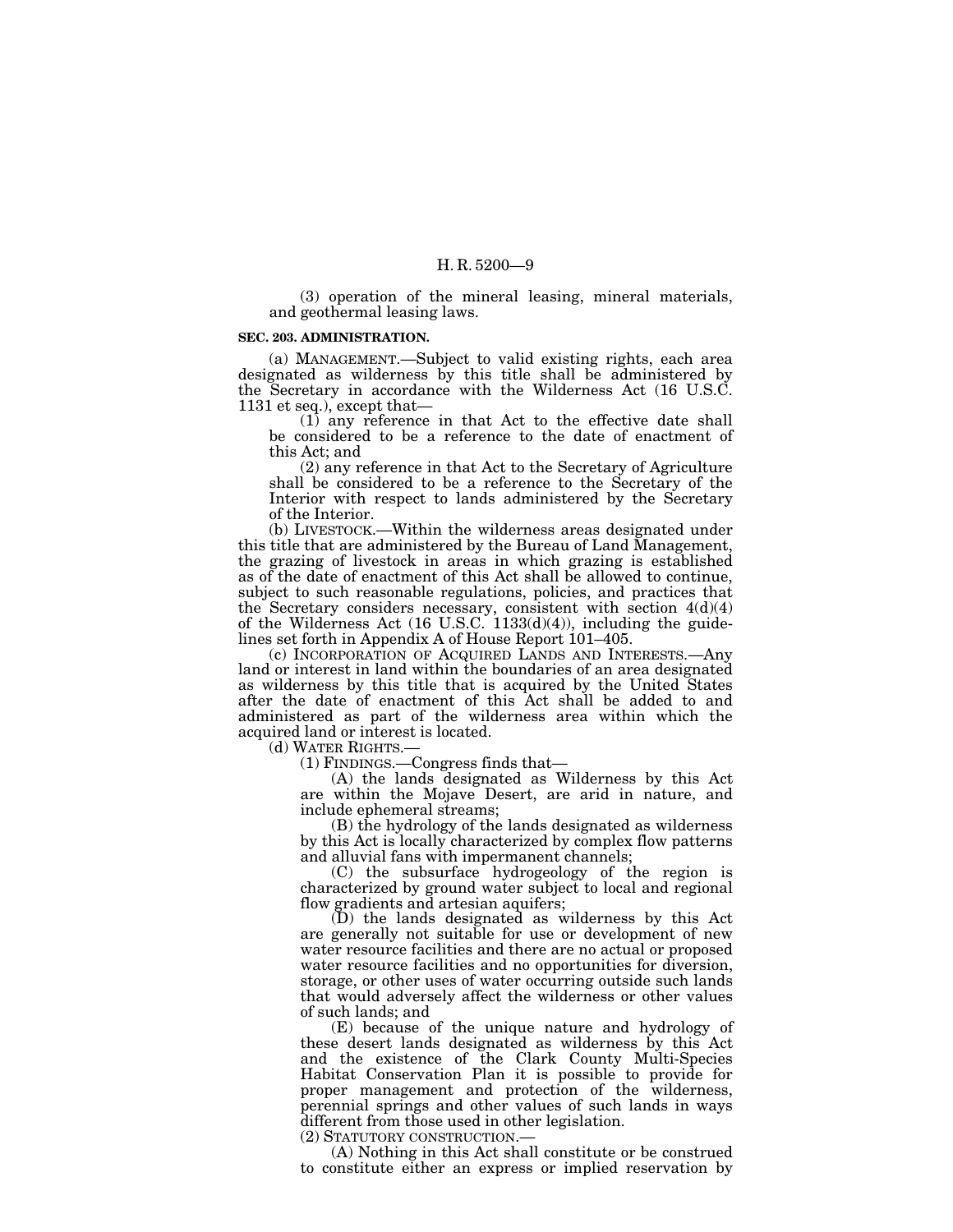the United States of any water or water rights with respect to the lands designated as Wilderness by this Act.

(B) Nothing in this Act shall affect any water rights in the State of Nevada existing on the date of the enactment of this Act, including any water rights held by the United States.

(C) Nothing in this subsection shall be construed as establishing a precedent with regard to any future wilderness designations.

(D) Nothing in this Act shall be construed as limiting, altering, modifying, or amending any of the interstate compacts or equitable apportionment decrees that apportion water among and between the State of Nevada and other States.

(E) Nothing in this subsection shall be construed as limiting, altering, modifying, or amending the Clark County Multi-Species Habitat Conservation Plan (MSHCP) with respect to the lands designated as Wilderness by this Act including the MSHCP's specific management actions for the conservation of perennial springs.

(3) NEVADA WATER LAW.—The Secretary shall follow the procedural and substantive requirements of the law of the State of Nevada in order to obtain and hold any water rights not in existence on the date of enactment of this Act with respect to the wilderness areas designated by this Act.<br>(4) NEW PROJECTS.—

(4) NEW PROJECTS.— (A) As used in this paragraph, the term ''water resource'' facility means irrigation and pumping facilities, reservoirs, water conservation works, aqueducts, canals, ditches, pipelines, wells, hydropower projects, and transmission and other ancillary facilities, and other water diversion, storage, and carriage structures. The term "water resource'' facility does not include wildlife guzzlers.

(B) Except as otherwise provided in this Act, on and after the date of the enactment of this Act, neither the President nor any other officer, employee, or agent of the United States shall fund, assist, authorize, or issue a license or permit for the development of any new water resource facility within the wilderness areas designated by this Act.

#### **SEC. 204. ADJACENT MANAGEMENT.**

(a) IN GENERAL.—Congress does not intend for the designation of wilderness in the State pursuant to this title to lead to the creation of protective perimeters or buffer zones around any such wilderness area.

(b) NONWILDERNESS ACTIVITIES.—The fact that nonwilderness activities or uses can be seen or heard from areas within a wilderness designated under this title shall not preclude the conduct of those activities or uses outside the boundary of the wilderness area.

## **SEC. 205. MILITARY OVERFLIGHTS.**

Nothing in this title restricts or precludes—

(1) low-level overflights of military aircraft over the areas designated as wilderness by this title, including military overflights that can be seen or heard within the wilderness areas;

(2) flight testing and evaluation; or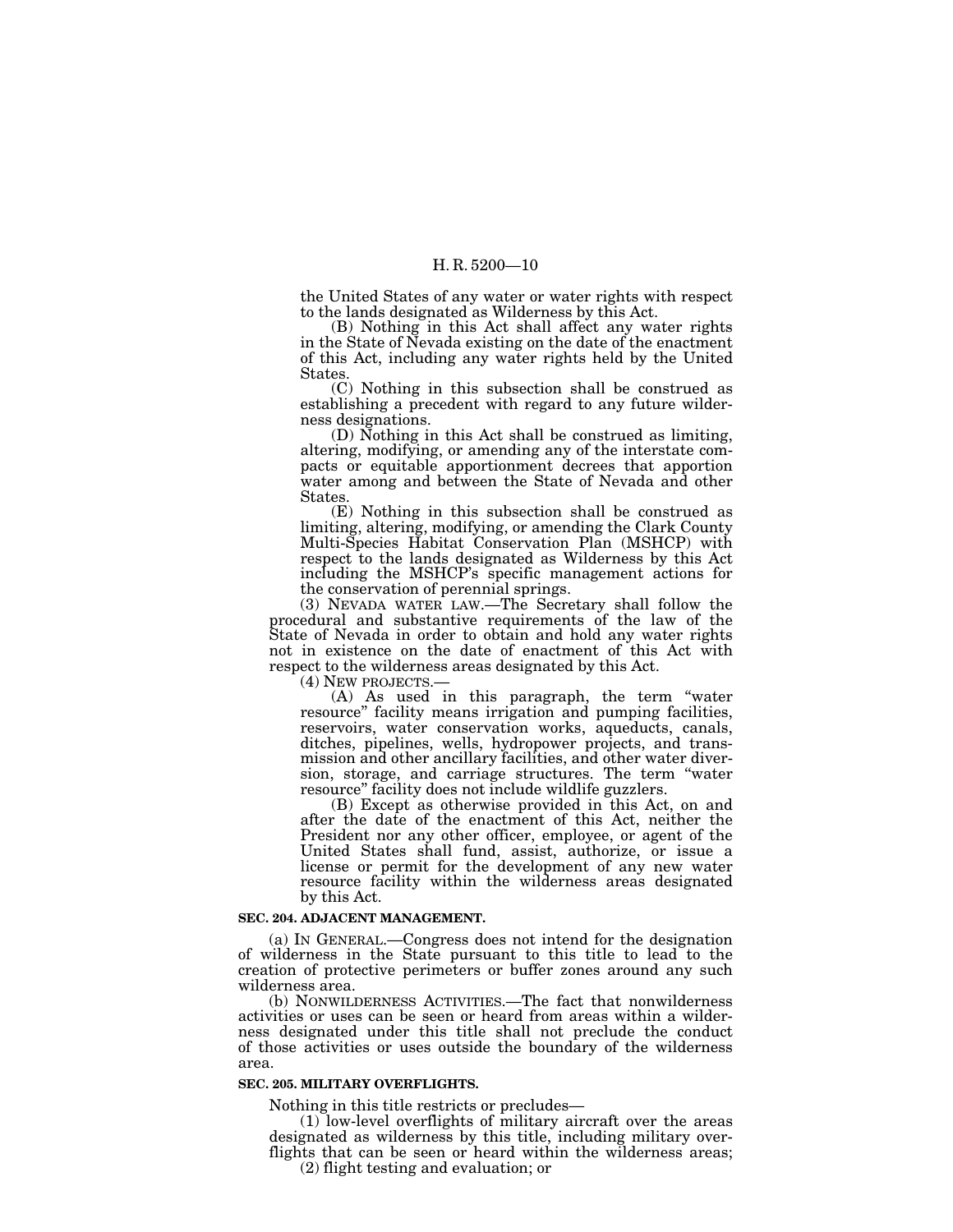(3) the designation or creation of new units of special use airspace, or the establishment of military flight training routes, over the wilderness areas.

## **SEC. 206. NATIVE AMERICAN CULTURAL AND RELIGIOUS USES.**

Nothing in this Act shall be construed to diminish the rights of any Indian Tribe. Nothing in this Act shall be construed to diminish tribal rights regarding access to Federal lands for tribal activities, including spiritual, cultural, and traditional food-gathering activities.

### **SEC. 207. RELEASE OF WILDERNESS STUDY AREAS.**

(a) FINDING.—Congress finds that, for the purposes of section 603 of the Federal Land Policy and Management Act of 1976 (43 U.S.C. 1782), the public land in the County administered by the Bureau of Land Management and the Forest Service in the following areas have been adequately studied for wilderness designation:

(1) The Garrett Buttes Wilderness Study Area.

(2) The Quail Springs Wilderness Study Area.

(3) The Nellis A, B, C Wilderness Study Area.

(4) Any portion of the wilderness study areas—

(A) not designated as wilderness by section 202(a); and

(B) designated for release on—

(i) the map entitled ''Muddy Mountains'' and dated October 1, 2002;

(ii) the map entitled ''Spring Mountains'' and dated October 1, 2002;

(iii) the map entitled ''Arrow Canyon'' and dated October 1, 2002;

(iv) the map entitled ''Gold Butte'' and dated October 1, 2002;

(v) the map entitled ''McCullough Mountains'' and dated October  $\overline{1}$ , 2002;

(vi) the map entitled ''El Dorado/Spirit Mountain'' and dated October 1, 2002; or

(vii) the map entitled ''Southern Nevada Public

Land Management Act'' and dated October 1, 2002. (b) RELEASE.—Except as provided in subsection (c), any public land described in subsection (a) that is not designated as wilderness by this title—

(1) is no longer subject to section 603(c) of the Federal Land Policy and Management Act of 1976 (43 U.S.C. 1782(c)); and

(2) shall be managed in accordance with—

(A) land management plans adopted under section 202 of that Act (43 U.S.C. 1712); and

(B) existing cooperative conservation agreements.

(c) RIGHT-OF-WAY GRANT.—The Secretary shall issue to the State-regulated sponsor of the Centennial Project the right-of-way for the construction and maintenance of two 500-kilovolt electrical transmission lines. The construction shall occur within a 500-footwide corridor that is released from the Sunrise Mountains Instant Study Area in the County as depicted on the Southern Nevada Public Land Management Act map, dated October 1, 2002.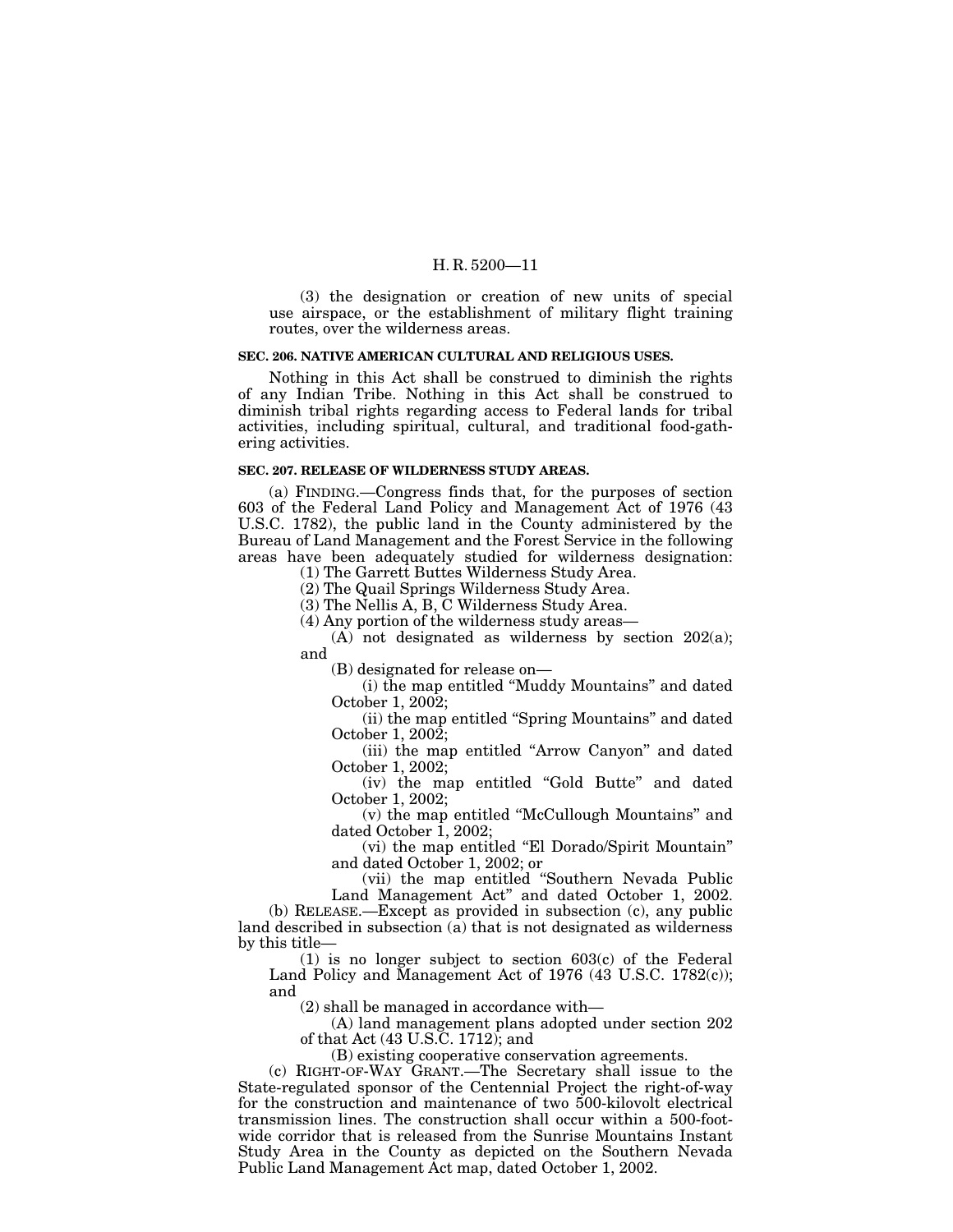#### **SEC. 208. WILDLIFE MANAGEMENT.**

(a) IN GENERAL.—In accordance with section  $4(d)(7)$  of the Wilderness Act (16 U.S.C. 1133(d)(7)), nothing in this title affects or diminishes the jurisdiction of the State with respect to fish and wildlife management, including the regulation of hunting, fishing, and trapping, in the wilderness areas designated by this title.

(b) MANAGEMENT ACTIVITIES.—In furtherance of the purposes and principles of the Wilderness Act, management activities to maintain or restore fish and wildlife populations and the habitats to support such populations may be carried out within wilderness areas designated by this title where consistent with relevant wilderness management plans, in accordance with appropriate policies such as those set forth in Appendix B of House Report 101–405, including the occasional and temporary use of motorized vehicles, if such use, as determined by the Secretary, would promote healthy, viable, and more naturally distributed wildlife populations that would enhance wilderness values and accomplish those purposes with the minimum impact necessary to reasonably accomplish the task.

(c) EXISTING ACTIVITIES.—Consistent with section  $4(d)(1)$  of the Wilderness Act (16 U.S.C. 1133(d)) and in accordance with appropriate policies such as those set forth in Appendix B of House Report 101–405, the State may continue to use aircraft, including helicopters, to survey, capture, transplant, monitor, and provide water for wildlife populations, including bighorn sheep, and feral stock, horses, and burros.

(d) WILDLIFE WATER DEVELOPMENT PROJECTS.—Subject to subsection (f), the Secretary shall, authorize structures and facilities, including existing structures and facilities, for wildlife water development projects, including guzzlers, in the wilderness areas designated by this title if—

(1) the structures and facilities will, as determined by the Secretary, enhance wilderness values by promoting healthy, viable and more naturally distributed wildlife populations; and

(2) the visual impacts of the structures and facilities on the wilderness areas can reasonably be minimized.

(e) HUNTING, FISHING, AND TRAPPING.—The Secretary may designate by regulation areas in consultation with the appropriate State agency (except in emergencies), in which, and establish periods during which, for reasons of public safety, administration, or compliance with applicable laws, no hunting, fishing, or trapping will be permitted in the wilderness areas designated by this title.

(f) COOPERATIVE AGREEMENT.—No later than one year after the date of enactment of this Act, the Secretary shall enter into a cooperative agreement with the State of Nevada. The cooperative agreement shall specify the terms and conditions under which the State (including a designee of the State) may use wildlife management activities in the wilderness areas designated by this title.

#### **SEC. 209. WILDFIRE MANAGEMENT.**

Consistent with section 4 of the Wilderness Act (16 U.S.C. 1133), nothing in this title precludes a Federal, State, or local agency from conducting wildfire management operations (including operations using aircraft or mechanized equipment) to manage wildfires in the wilderness areas designated by this title.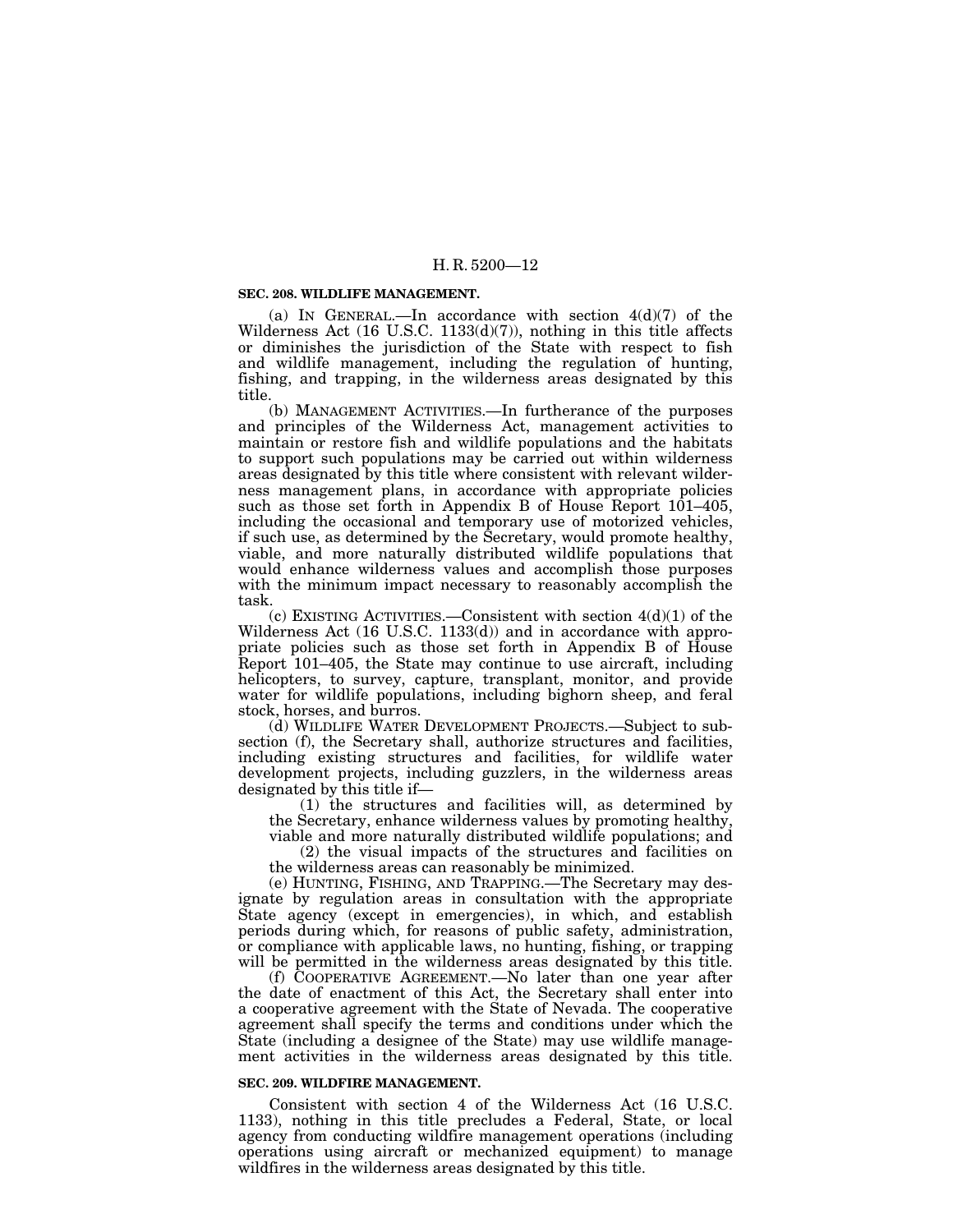#### **SEC. 210. CLIMATOLOGICAL DATA COLLECTION.**

Subject to such terms and conditions as the Secretary may prescribe, nothing in this title precludes the installation and maintenance of hydrologic, meteorologic, or climatological collection devices in the wilderness areas designated by this title if the facilities and access to the facilities are essential to flood warning, flood control, and water reservoir operation activities.

#### **SEC. 211. NATIONAL PARK SERVICE LANDS.**

To the extent any of the provisions of this title are in conflict with laws, regulations, or management policies applicable to the National Park Service for Lake Mead National Recreation Area, those laws, regulations, or policies shall control.

## **TITLE III—TRANSFERS OF ADMINISTRATIVE JURISDICTION**

#### **SEC. 301. TRANSFER OF ADMINISTRATIVE JURISDICTION TO THE UNITED STATES FISH AND WILDLIFE SERVICE.**

(a) IN GENERAL.—Administrative jurisdiction over the land described in subsection (b) is transferred from the Bureau of Land Management to the United States Fish and Wildlife Service for inclusion in the Desert National Wildlife Range.

(b) DESCRIPTION OF LAND.—The parcel of land referred to in subsection (a) is the approximately 26,433 acres of land administered by the Bureau of Land Management as generally depicted on the map entitled ''Arrow Canyon'' and dated October 1, 2002. (c) WILDERNESS RELEASE.—

(1) Congress finds that the parcel of land described in subsection  $(\bar{b})$  has been adequately studied for wilderness designation for the purposes of section 603(c) of the Federal Land Policy and Management Act of 1976 (43 U.S.C. 1782(c)).

 $(2)$  The parcel of land described in subsection  $(b)$ —

 $(A)$  shall not be subject to section 603 $(c)$  of the Federal Land Policy and Management Act of 1976 (43 U.S.C. 1782(c)); and

(B) shall be managed in accordance with

(i) the National Wildlife Refuge System Administration Act, as amended by the National Wildlife Refuge System Improvement Act of 1997 (16 U.S.C. 668dd–668ee); and

(ii) existing cooperative conservation agreements.

### **SEC. 302. TRANSFER OF ADMINISTRATIVE JURISDICTION TO NATIONAL PARK SERVICE.**

(a) IN GENERAL.—Administrative jurisdiction over the parcel of land described in subsection (b) is transferred from the Bureau of Land Management to the National Park Service for inclusion in the Lake Mead National Recreation Area.

(b) DESCRIPTION OF LAND.—The parcel of land referred to in subsection (a) is the approximately 10 acres of Bureau of Land Management land, as depicted on the map entitled ''Eldorado/Spirit Mountain'' and dated October 1, 2002.

(c) USE OF LAND.—The parcel of land described in subsection (b) shall be used by the National Park Service for administrative facilities.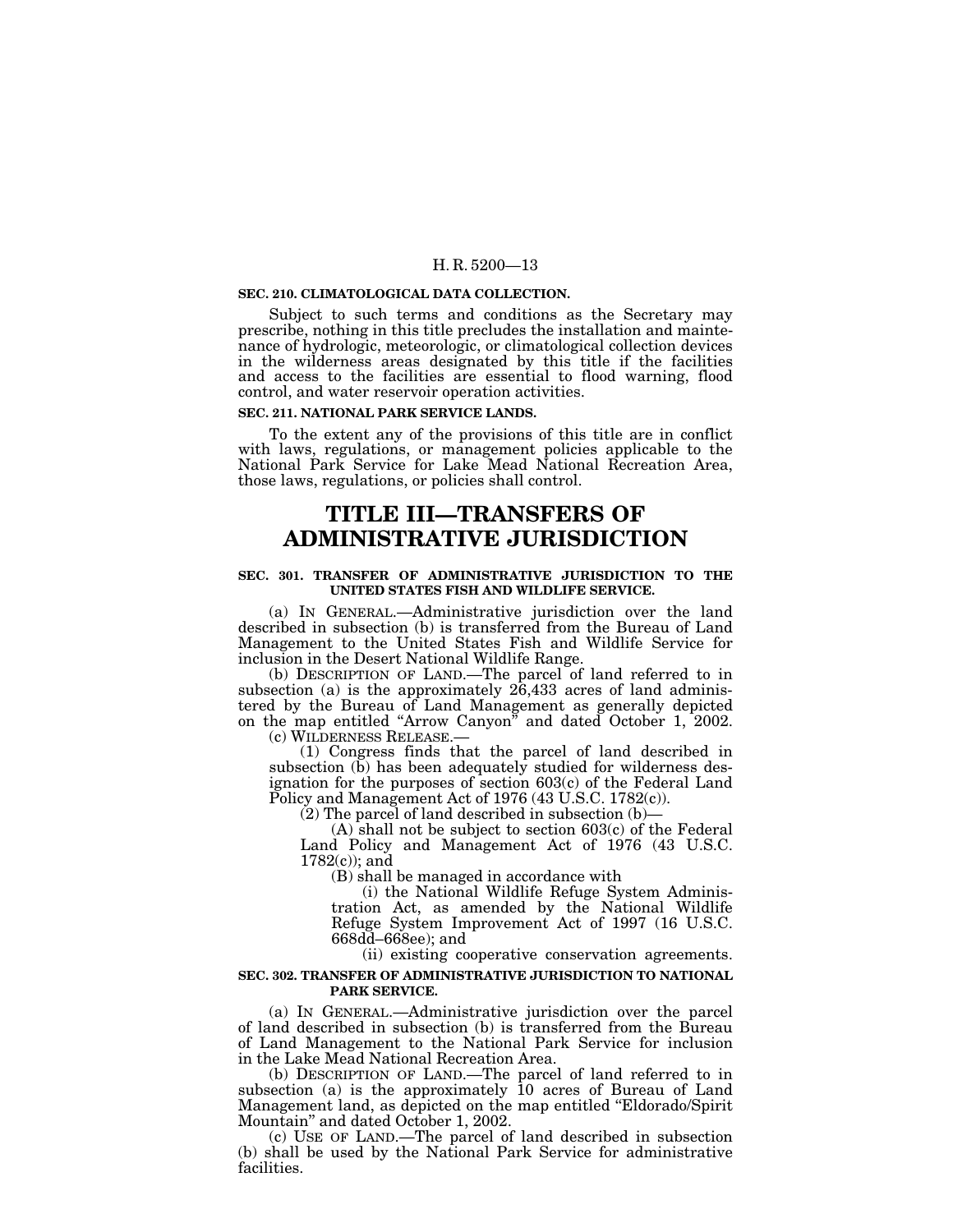#### **TITLE IV—AMENDMENTS SOUTHERN NEVADA PUB LIC MANAGEMENT ACT TO THE LAND**

## **SEC. 401. DISPOSAL AND EXCHANGE.**

(a) IN GENERAL.—Section 4 of the Southern Nevada Public Land Management Act of 1998 (112 Stat. 2344) is amended—

 $(1)$  in the first sentence of subsection  $(a)$ , by striking "entitled Las Vegas Valley, Nevada, Land Disposal Map, dated April 10, 1997" and inserting "entitled Southern Nevada Public Land Management Act, dated October 1, 2002''; and

 $(2)$  in subsection  $(e)(3)(A)$ —

 $(A)$  in clause (iv)

(i) by inserting ''or regional governmental entity'' after ''local government''; and

(ii) by striking "and" at the end;

(B) by redesignating clause (v) as clause (vi); and

(C) by inserting after clause (iv) the following:

 $\sqrt[a]{(v)}$  up to 10 percent of amounts available, to be used for conservation initiatives on Federal land in Clark County, Nevada, administered by the Department of the Interior or the Department of Agriculture; and''.

(b) EFFECTIVE DATE.—The amendments made by subsection (a) take effect on January 31, 2003.

(c) WITHDRAWAL.—Subject to valid existing rights, the land designated for disposal in this section is withdrawn from entry and appropriation under the public land laws, location and entry, under the mining laws, and from operation under the mineral leasing and geothermal leasing laws until such times as the Secretary terminates the withdrawal or the lands are patented.

## **TITLE V—IVANPAH CORRIDOR**

## **SEC. 501. INTERSTATE ROUTE 15 SOUTH CORRIDOR.**

(a) MANAGEMENT OF INTERSTATE ROUTE 15 CORRIDOR LAND.—

(1) IN GENERAL.—The Secretary shall manage the land located along the Interstate Route 15 corridor south of the Las Vegas Valley to the border between the States of California and Nevada, generally depicted as Interstate 15 South Corridor on the map entitled ''Clark County Conservation of Public Land and Natural Resources Act of 2002'' and dated October 1, 2002, in accordance with the Southern Nevada Public Land Management Act of 1998 (112 Stat. 2343) and this section.

(2) AVAILABILITY OF MAP.—The map described in paragraph (1) shall be on file and available for public inspection in the appropriate offices of the Bureau of Land Management.

(3) MULTIPLE USE MANAGEMENT.—Subject to any land management designations under the 1998 Las Vegas District Resource Management Plan or the Clark County Multi-Species Conservation Plan, land depicted on the map described in paragraph (1) shall be managed for multiple use purposes.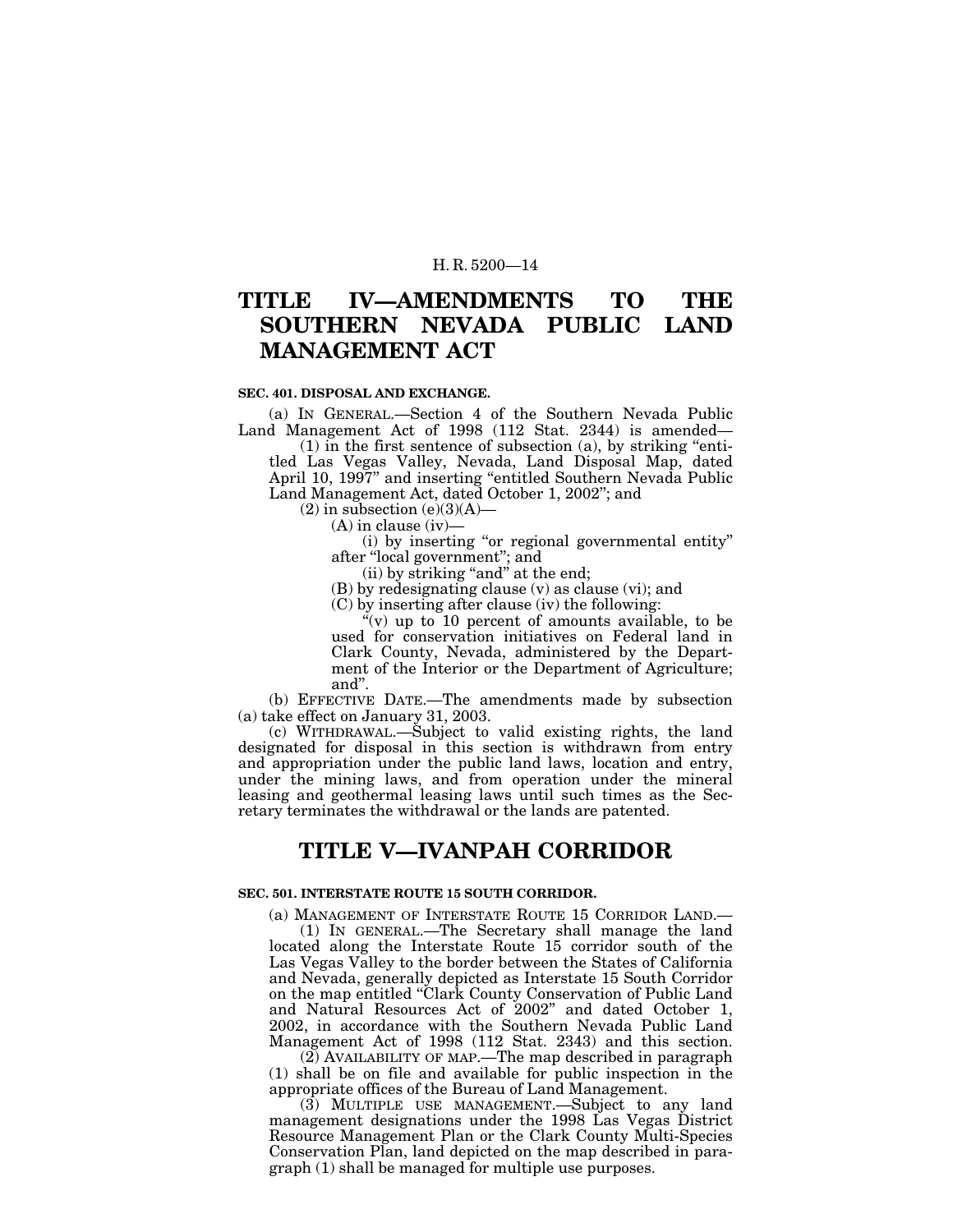(4) TERMINATION OF ADMINISTRATIVE WITHDRAWAL.—The administrative withdrawal of the land identified as the Interstate 15 South Corridor on the map entitled "Clark County" Conservation of Public Land and Natural Resources Act of 2002'' and dated October 1, 2002, from mineral entry dated July 23, 1997, and as amended March 9, 1998, as further amended July 2, 2002, is terminated.

(5) WITHDRAWAL OF LAND.—Subject to valid existing rights, the corridor described in subsection (b) and the land described in subsection  $(c)(1)$  are withdrawn from location and entry under the mining laws, and from operation under the mineral leasing and geothermal leasing laws, until such time as—

(A) the Secretary terminates the withdrawal; or

(B) the corridor or land, respectively, is patented.

(b) TRANSPORTATION AND UTILITIES CORRIDOR.—Notwithstanding sections 202 and 203 of the Federal Land Policy and Management Act of 1976 (43 U.S.C. 1712, 1713), the Secretary, in consultation with the City of Henderson and the County, and in accordance with this section and other applicable laws and subject to valid existing rights, shall establish a 2,640-foot-wide corridor between the Las Vegas valley and the proposed Ivanpah Airport for the placement, on a nonexclusive basis, of utilities and transportation.

(c) IVANPAH AIRPORT ENVIRONS OVERLAY DISTRICT LAND TRANSFER.—

(1) IN GENERAL.—Subject to paragraph (2) and valid existing rights, on request by the County, the Secretary shall transfer to the County, without consideration, all right, title, and interest of the United States in and to the land identified as Ivanpah Airport noise compatibility area on the map entitled ''Clark County Conservation of Public Land and Natural Resources Act of 2002'' and dated October 1, 2002.

(2) CONDITIONS FOR TRANSFER.—As a condition of the transfer under paragraph (1), the County shall agree—

(A) to manage the transferred land in accordance with section 47504 of title 49, United States Code (including regulations promulgated under that section); and

(B) that if any portion of the transferred land is sold, leased, or otherwise conveyed or leased by the County—

(i) the sale, lease, or other conveyance shall be—

(I) subject to a limitation that requires that any use of the transferred land be consistent with the Agreement and section 47504 of title 49, United States Code (including regulations promulgated under that section); and

(II) for fair market value; and

(ii) of any gross proceeds received by the County from the sale, lease, or other conveyance of the land, the County shall—

(I) contribute 85 percent to the special account established by section  $4(e)(1)(C)$  of the Southern Nevada Public Land Management Act of 1998 (112 Stat. 2345);

(II) contribute 5 percent to the State for use in the general education program of the State; and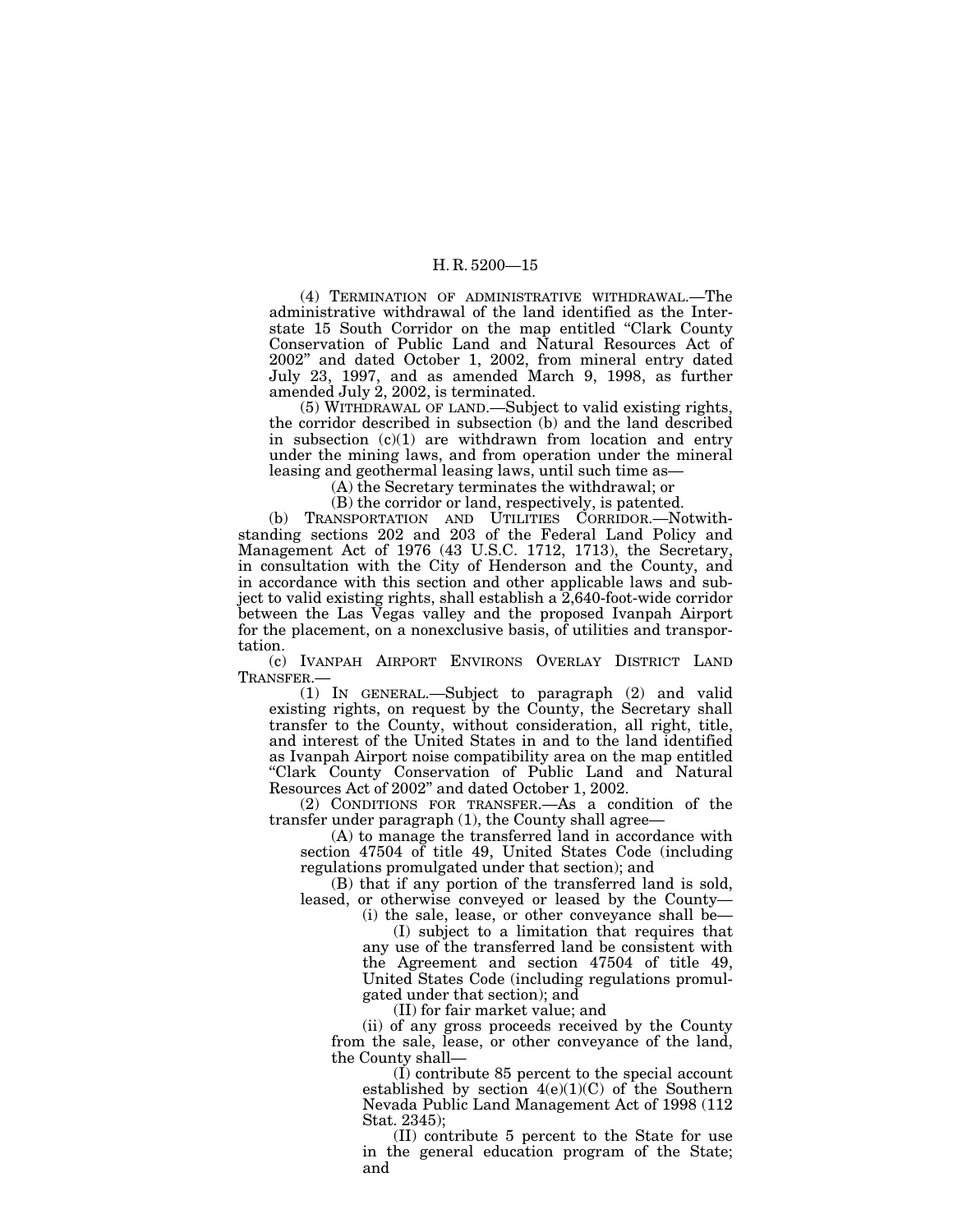(III) reserve 10 percent for use by the Clark County Department of Aviation for airport development and noise compatibility programs.

(d) EFFECTIVE DATE.—Subsections (b) and (c) shall not take effect until construction of the Ivanpah Valley Airport is approved in accordance with Public Law 106–362.

#### **SEC. 502. AREA OF CRITICAL ENVIRONMENTAL CONCERN SEGREGA-TION.**

(a) TEMPORARY WITHDRAWAL.—Subject to valid existing rights, any Federal land in an Area of Critical Environmental Concern that is designated for withdrawal under the 1998 Las Vegas Resource Management Plan, and which is not already withdrawn by the effect of this or any other Act, is hereby withdrawn from location, entry, and patent under the mining laws for a period not to exceed five years. The withdrawal shall lapse at the earlier— (1) five years; or

(2) when the Secretary issues a final decision on each proposed withdrawal.

(b) ADMINISTRATIVE WITHDRAWAL.—The Secretary shall make final decisions on each of the temporary withdrawals described in subsection (a) within five years of the date of enactment of this Act. Such decisions shall be made consistent with the Federal Land Policy and Management Act (43 U.S.C. 1714), and in accordance with the 1998 Las Vegas Resource Management Plan.

(c) MINERAL REPORT.—The mineral reports required by section 204(c)(12) of the Federal Land Policy and Management Act shall be the responsibility of the United States Geological Survey and shall be completed for each of the temporary withdrawals described in subsection (a) within four years of the date of enactment of this Act.

## **TITLE VI—SLOAN CANYON NATIONAL CONSERVATION AREA**

#### **SEC. 601. SHORT TITLE.**

This title may be cited as the "Sloan Canyon National Conservation Area Act''.

#### **SEC. 602. PURPOSE.**

The purpose of this title is to establish the Sloan Canyon National Conservation Area to conserve, protect, and enhance for the benefit and enjoyment of present and future generations the cultural, archaeological, natural, wilderness, scientific, geological, historical, biological, wildlife, educational, and scenic resources of the Conservation Area.

## **SEC. 603. DEFINITIONS.**

In this title:

(1) CONSERVATION AREA.—The term ''Conservation Area'' means the Sloan Canyon National Conservation Area established by section 604(a).

(2) FEDERAL PARCEL.—The term ''Federal parcel'' means the parcel of Federal land consisting of approximately 500 acres that is identified as Tract A on the map entitled ''Southern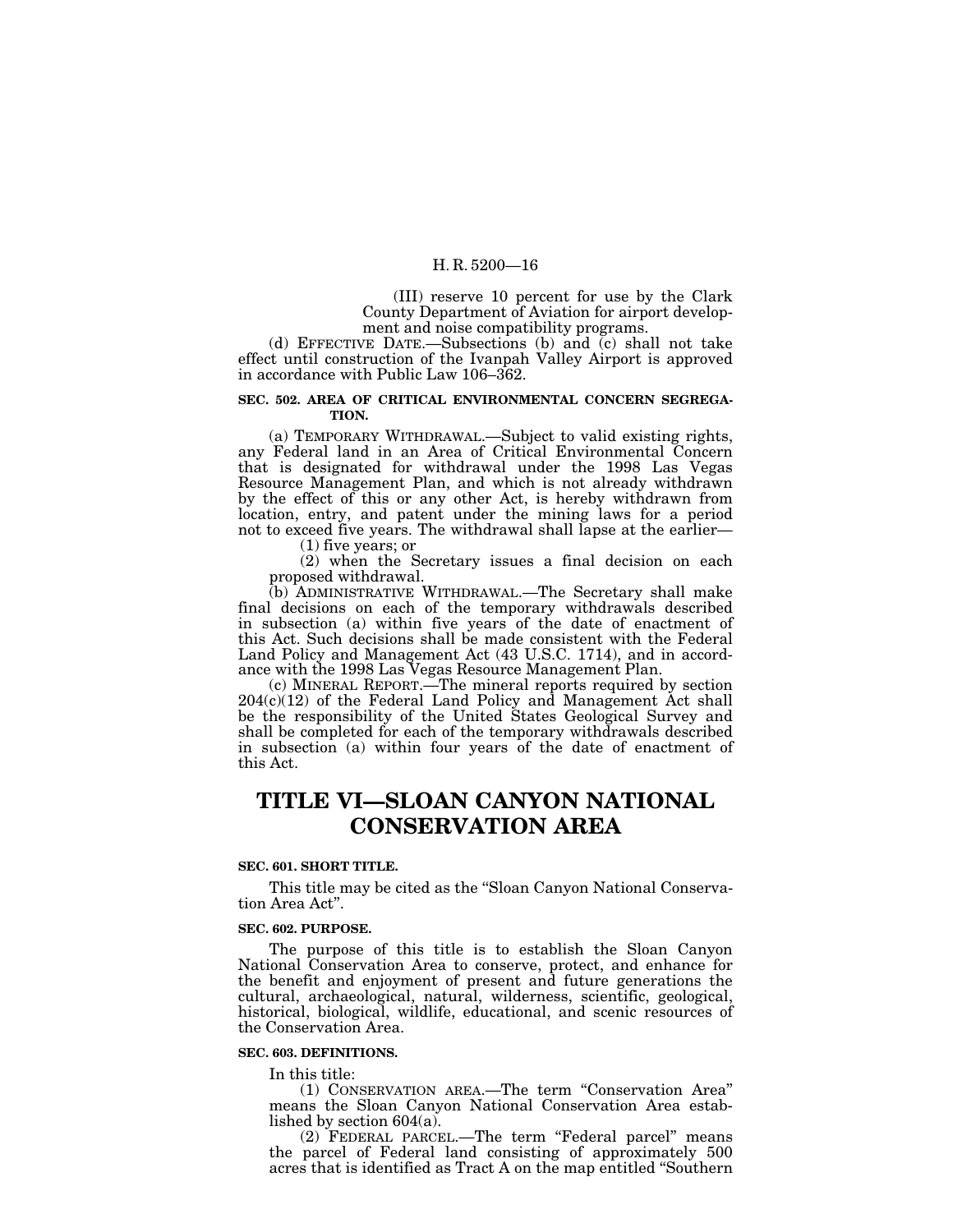Nevada Public Land Management Act'' and dated October 1, 2002.

(3) MANAGEMENT PLAN.—The term ''management plan'' means the management plan for the Conservation Area developed under section 605(b).

(4) MAP.—The term ''map'' means the map entitled "Southern Nevada Public Land Management Act" and dated October 1, 2002.

#### **SEC. 604. ESTABLISHMENT.**

(a) IN GENERAL.—For the purpose described in section 602, there is established in the State a conservation area to be known as the Sloan Canyon National Conservation Area.

(b) AREA INCLUDED.—The Conservation Area shall consist of approximately 48,438 acres of public land in the County, as generally depicted on the map.

(c) MAP AND LEGAL DESCRIPTION.—

(1) IN GENERAL.—As soon as practicable after the date of enactment of this Act, the Secretary shall submit to Congress a map and legal description of the Conservation Area.

(2) EFFECT.—The map and legal description shall have the same force and effect as if included in this section, except that the Secretary may correct minor errors in the map or legal description.

(3) PUBLIC AVAILABILITY.—A copy of the map and legal description shall be on file and available for public inspection in the appropriate office of the Bureau of Land Management.

#### **SEC. 605. MANAGEMENT.**

(a) IN GENERAL.—The Secretary, acting through the Director of the Bureau of Land Management, shall manage the Conservation Area—

(1) in a manner that conserves, protects, and enhances the resources of the Conservation Area; and

(2) in accordance with—

(A) the Federal Land Policy and Management Act of 1976 (43 U.S.C. 1701 et seq.); and

(B) other applicable law, including this Act.

(b) MANAGEMENT PLAN.—

(1) IN GENERAL.—Not later than 3 years after the date of enactment of this Act, the Secretary, in consultation with the State, the city of Henderson, the County, and any other interested persons, shall develop a management plan for the Conservation Area.

(2) REQUIREMENTS.—The management plan shall—

(A) describe the appropriate uses and management of the Conservation Area;

(B)(i) authorize the use of motorized vehicles in the Conservation Area—

(I) for installing, repairing, maintaining, and reconstructing water development projects, including guzzlers, that would enhance the Conservation Area by promoting healthy, viable, and more naturally distributed wildlife populations; and

(II) subject to any limitations that are not more restrictive than the limitations on such uses authorized in wilderness areas under section 208; and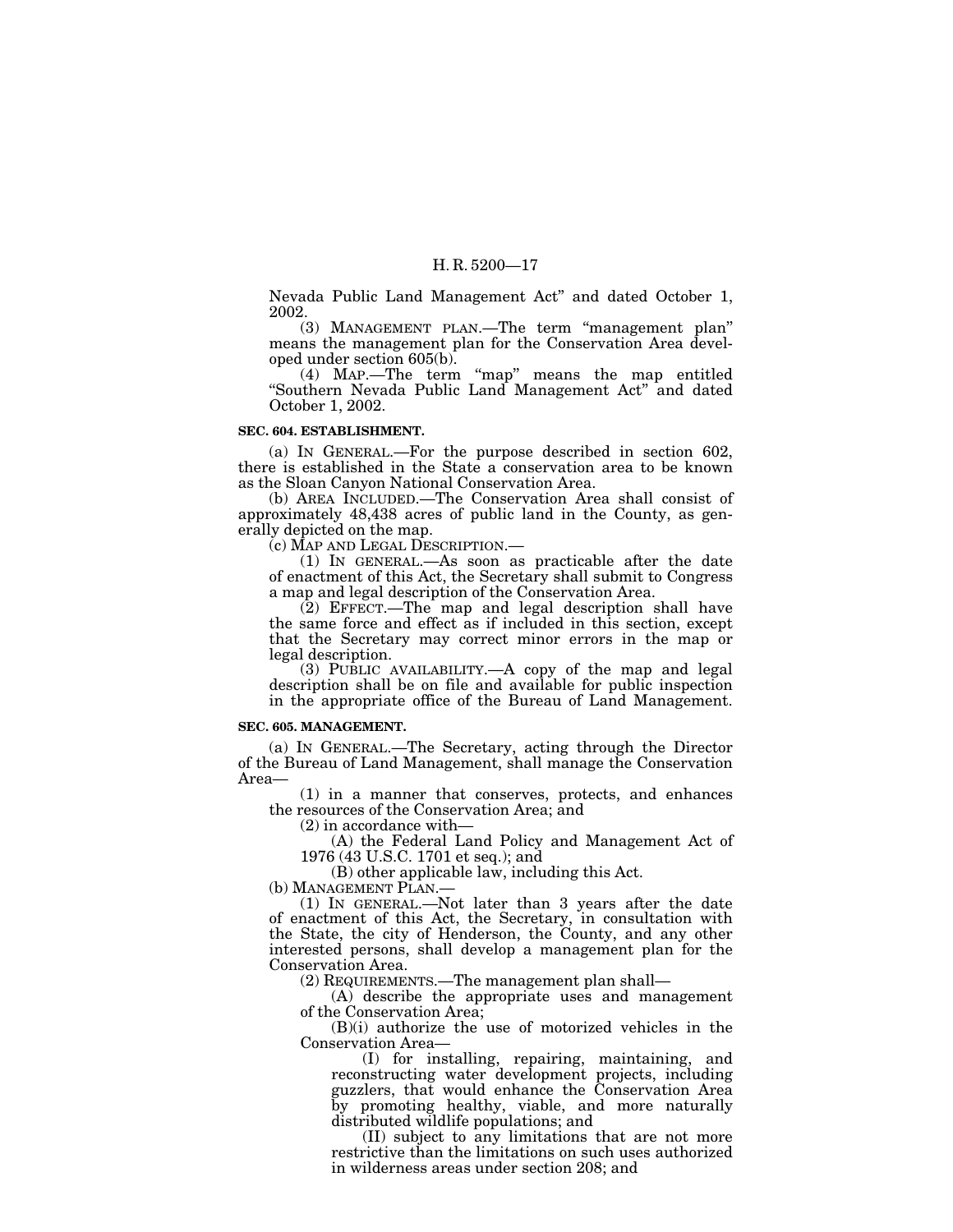(ii) include or provide recommendations on ways of minimizing the visual impacts of such activities on the Conservation Area;

(C) include a plan for litter cleanup and public lands awareness campaign on public lands in and around the Conservation Area; and

(D) include a recommendation on the location for a right-of-way for a rural roadway to provide the city of Henderson with access to the Conservation Area, in accordance with the application numbered N–65874.

(c) USES.—The Secretary shall allow only such uses of the Conservation Area that the Secretary determines will further the purpose described in section 602.

(d) MOTORIZED VEHICLES.—Except as needed for administrative purposes or to respond to an emergency, the use of motorized vehicles in the Conservation Area shall be permitted only on roads and trails designated for the use of motorized vehicles by the management plan developed under subsection (b).

(e) WITHDRAWAL.—

(1) IN GENERAL.—Subject to valid existing rights, all public land in the Conservation Area is withdrawn from—

(A) all forms of entry and appropriation under the public land laws;

(B) location, entry, and patent under the mining laws; and

(C) operation of the mineral leasing, mineral materials, and geothermal leasing laws.

(2) ADDITIONAL LAND.—Notwithstanding any other provision of law, if the Secretary acquires mineral or other interests in a parcel of land within the Conservation Area after the date of enactment of this Act, the parcel is withdrawn from operation of the laws referred to in paragraph (1) on the date of acquisition of the land.

(f) HUNTING, FISHING, AND TRAPPING.—

(1) IN GENERAL.—Nothing in this title affects the jurisdiction of the State with respect to fish and wildlife, including hunting, fishing, and trapping in the Conservation Area.

(2) LIMITATIONS.—

(A) REGULATIONS.—The Secretary may designate by regulation areas in which, and establish periods during which, for reasons of public safety, administration, or compliance with applicable laws, no hunting, fishing, or trapping will be permitted in the Conservation Area.

(B) CONSULTATION.—Except in emergencies, the Secretary shall consult with the appropriate State agency before promulgating regulations under subparagraph (A) that close a portion of the Conservation Area to hunting, fishing, or trapping.

(g) NO BUFFER ZONES.—

(1) IN GENERAL.—The establishment of the Conservation Area shall not create an express or implied protective perimeter or buffer zone around the Conservation Area.

(2) PRIVATE LAND.—If the use of, or conduct of an activity on, private land that shares a boundary with the Conservation Area is consistent with applicable law, nothing in this title concerning the establishment of the Conservation Area shall prohibit or limit the use or conduct of the activity.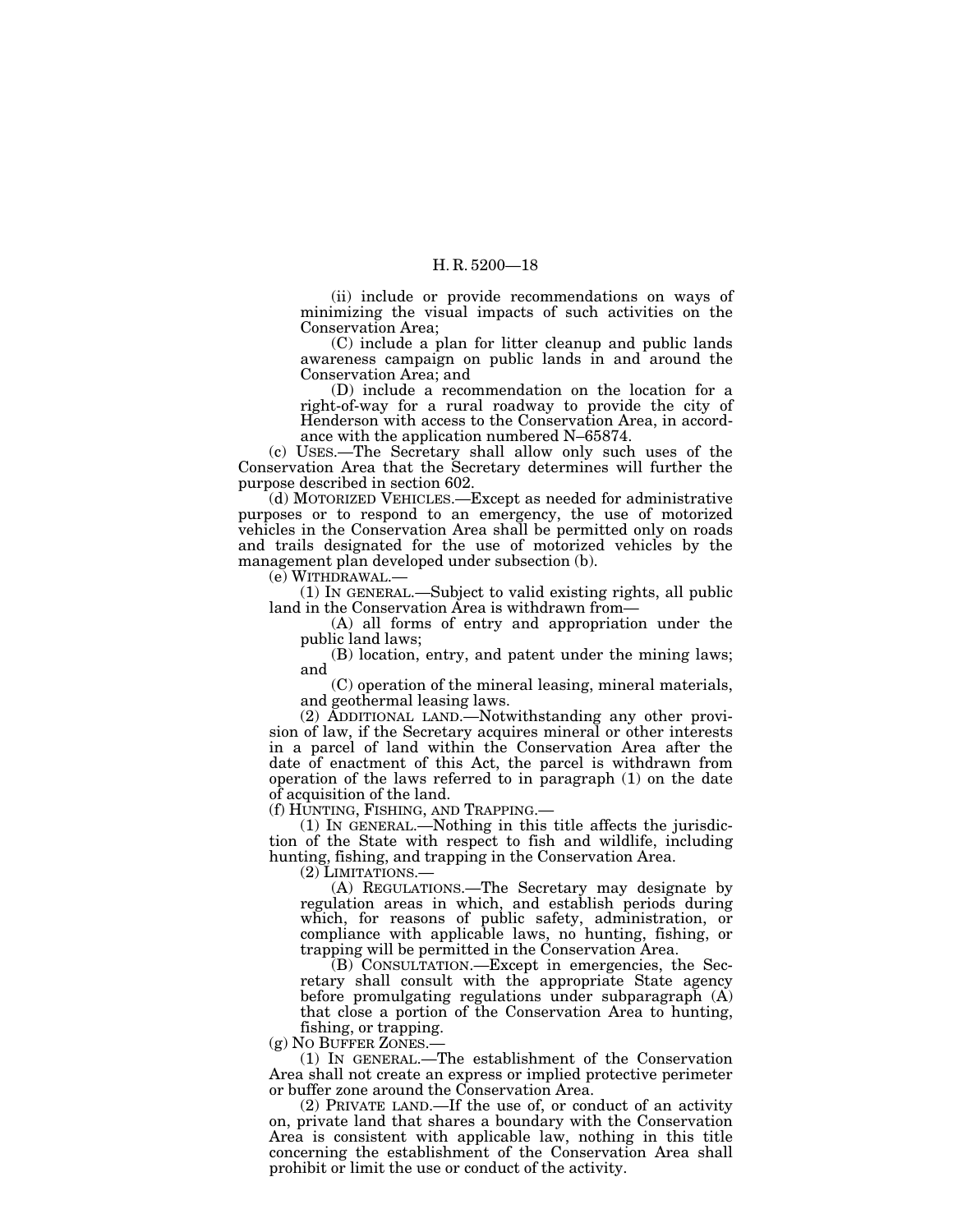#### **SEC. 606. SALE OF FEDERAL PARCEL.**

(a) IN GENERAL.—Notwithstanding sections 202 and 203 of the Federal Land Policy and Management Act of 1976 (43 U.S.C. 1712, 1713) and subject to valid existing rights, not later than 1 year after the date of enactment of this Act, the Secretary shall convey to the highest qualified bidder all right, title, and interest of the United States in and to the Federal parcel.

(b) DISPOSITION OF PROCEEDS.—Of the gross proceeds from the conveyance of land under subsection  $(a)$ —

 $(1)$  5 percent shall be available to the State for use in the general education program of the State; and

(2) the remainder shall be deposited in the special account established under the Southern Nevada Public Lands Management Act of 1998 (Public Law 105–263; 112 Stat. 2345), to be available to the Secretary, without further appropriation for—

(A) the construction and operation of facilities to support the management of the Conservation Area;

(B) the construction and repair of trails and roads in the Conservation Area authorized under the management plan;

(C) research on and interpretation of the archaeological and geological resources of the Conservation Area;

(D) conservation and research relating to the Conservation Area; and

(E) any other purpose that the Secretary determines to be consistent with the purpose described in section 602.

#### **SEC. 607. RIGHT-OF-WAY.**

Not later than 180 days after the date of enactment of this Act, the Secretary shall convey to the City of Henderson the public right-of-way requested for public trail purposes under the application numbered N–76312 and the public right-of-way requested for public trail purposes under the application numbered N–65874.

## **TITLE VII—PUBLIC INTEREST CONVEYANCES**

#### **SEC. 701. DEFINITION OF MAP.**

In this title, the term "map" means the map entitled "Southern Nevada Public Land Management Act'' and dated October 1, 2002.

## **SEC. 702. CONVEYANCE TO THE UNIVERSITY OF NEVADA AT LAS VEGAS RESEARCH FOUNDATION.**

(a) FINDINGS AND PURPOSES.—

(1) FINDINGS.—Congress finds that—

(A) the University of Nevada, Las Vegas, needs land in the greater Las Vegas area to provide for the future growth of the university;

(B) the proposal by the University of Nevada, Las Vegas, for construction of a research park and technology center in the greater Las Vegas area would enhance the high tech industry and entrepreneurship in the State; and

(C) the land transferred to the Clark County Department of Aviation under section 4(g) of the Southern Nevada Public Land Management Act of 1998 (112 Stat. 2346)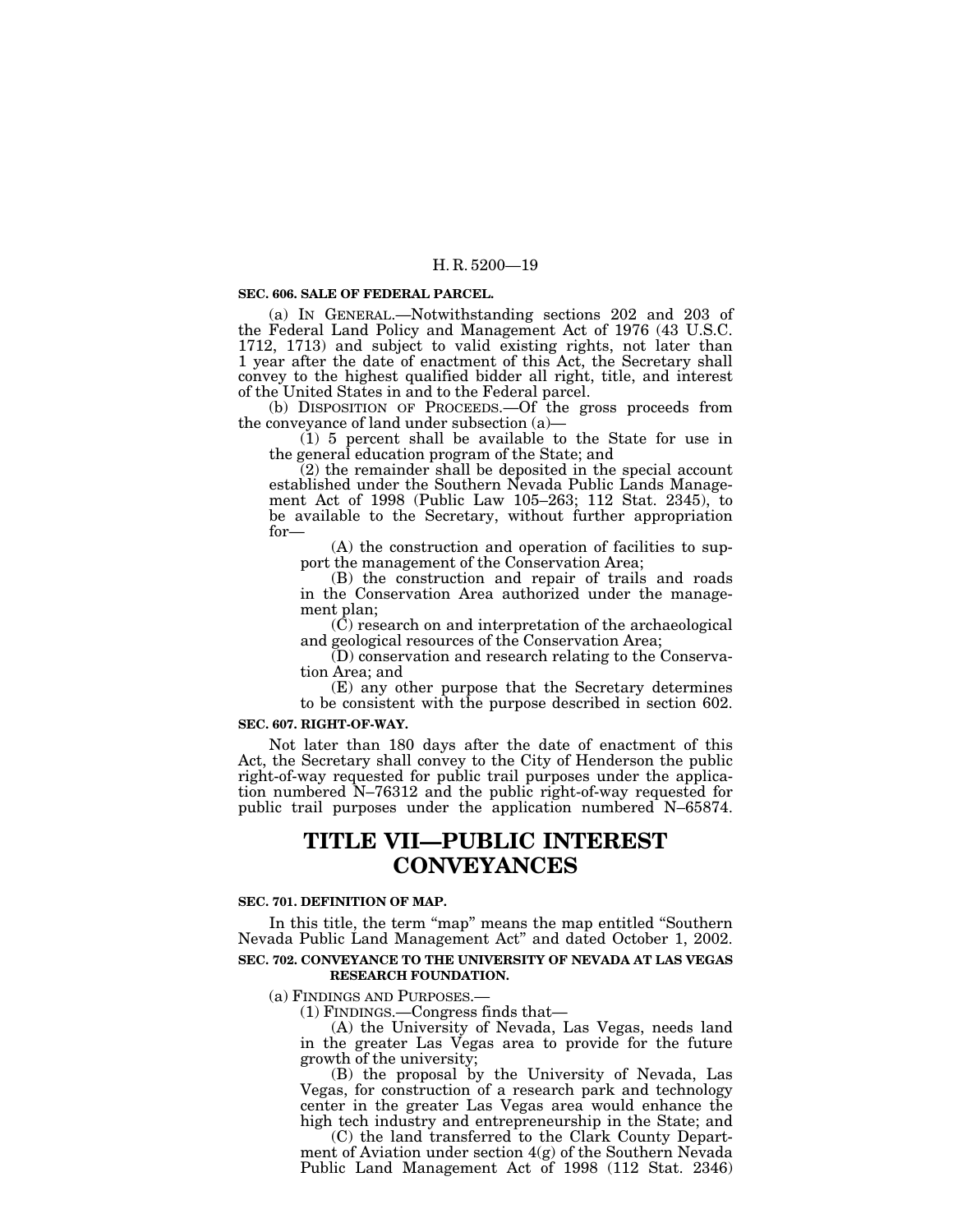is the best location for the research park and technology center.

(2) PURPOSES.—The purposes of this section are—

(A) to provide a suitable location for the construction of a research park and technology center in the greater Las Vegas area;

(B) to provide the public with opportunities for education and research in the field of high technology; and

(C) to provide the State with opportunities for competition and economic development in the field of high technology.

(b) TECHNOLOGY RESEARCH CENTER.—

(1) CONVEYANCE.—Notwithstanding section 4(g)(4) of the Southern Nevada Public Land Management Act of 1998 (112 Stat. 2347), the Clark County Department of Aviation may convey, without consideration, all right, title, and interest in and to the parcel of land described in paragraph (3) to the University of Nevada at Las Vegas Research Foundation (referred to in this section as ''Foundation'') for the development of a technology research center.

(2) CONDITION.—The conveyance under paragraph (1) shall be subject to the condition that the Foundation enter into an agreement that if the land described in paragraph (3) is sold, leased, or otherwise conveyed by the Foundation.

(A) the Foundation shall sell, lease, or otherwise convey the land for fair market value;

(B) the Foundation shall contribute 85 percent of the gross proceeds from the sale, lease, or conveyance of the land to the special account;

(C) with respect to land identified on the map entitled ''Las Vegas Valley, Nevada, Land Sales Map'', numbered 7306A, and dated May 1980, the proceeds from the sale, lease, or conveyance of the land identified on the map contributed to the special account by the Foundation under subparagraph (B) shall be used by the Secretary of Agriculture to acquire environmentally sensitive land in the Lake Tahoe Basin under section 3 of Public Law 96–586 (94 Stat. 3383);

(D) the Foundation shall contribute 5 percent of the gross proceeds from the sale, lease, or conveyance of the land to the State of Nevada for use in the general education program of the State; and

(E) the remainder of the gross proceeds from the sale, lease, or conveyance of the land shall be available for use by the Foundation.

(3) DESCRIPTION OF LAND.—The parcel of land referred to in paragraph (1) is the parcel of Clark County Department of Aviation land—

(A) consisting of approximately 115 acres; and

(B) located in the SAW1⁄4 of section 33, T. 21 S., R. 60 E., Mount Diablo Base and Meridian.

### **SEC. 703. CONVEYANCE TO THE LAS VEGAS METROPOLITAN POLICE DEPARTMENT.**

The Secretary shall convey to the Las Vegas Metropolitan Police Department, without consideration, all right, title, and interest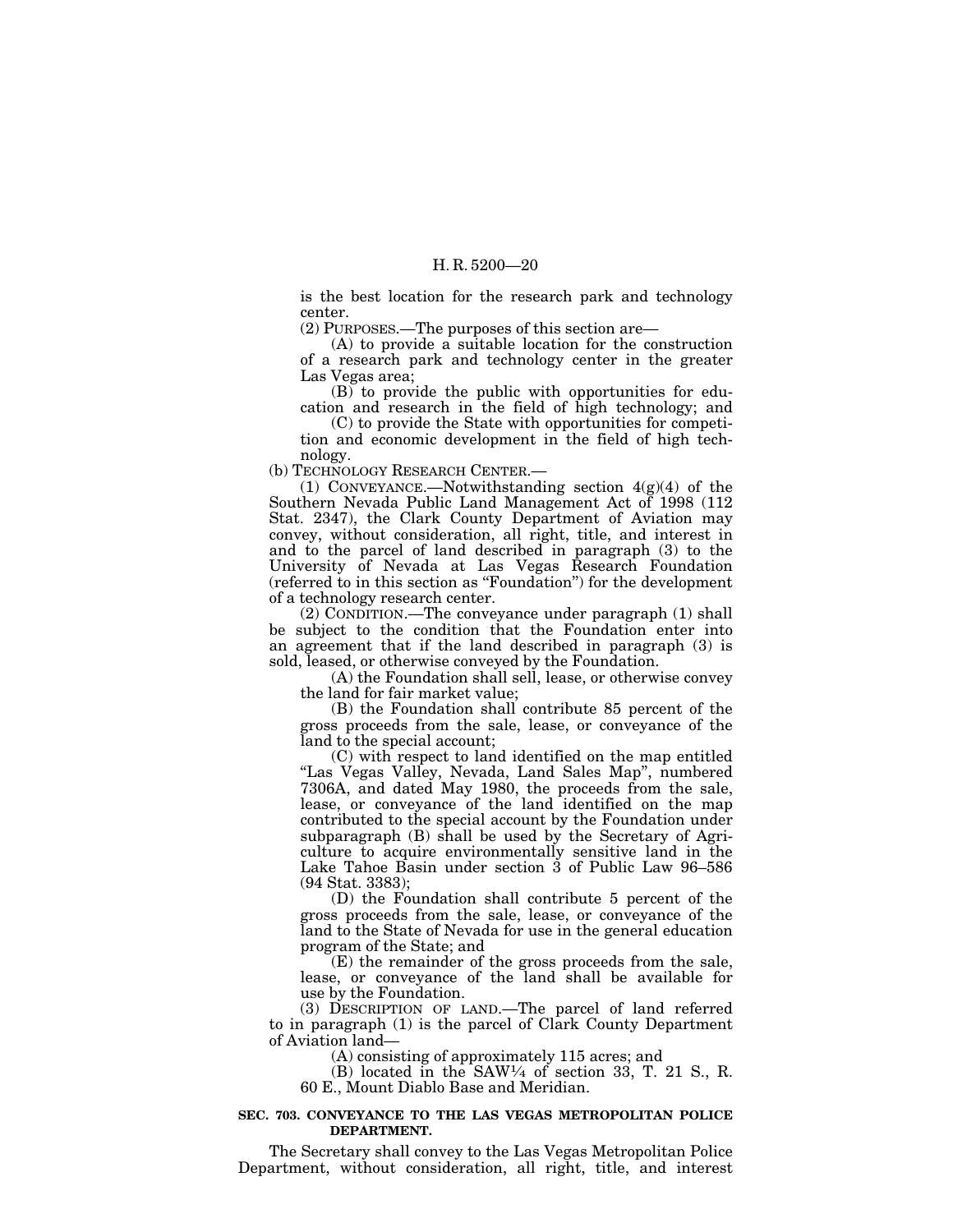in and to the parcel of land identified as ''Tract F'' on the map for use as a shooting range.

### **SEC. 704. CONVEYANCE TO THE CITY OF HENDERSON FOR THE NEVADA STATE COLLEGE AT HENDERSON.**

(a) DEFINITIONS.—In this section:

(1) CHANCELLOR.—The term ''Chancellor'' means the Chancellor of the University system.

(2) CITY.—The term ''City'' means the city of Henderson, Nevada.

(3) COLLEGE.—The term ''College'' means the Nevada State College at Henderson.

(4) SURVEY.—The term ''survey'' means the land survey required under Federal law to define the official metes and bounds of the parcel of Federal land identified as ''Tract H'' on the map.

(5) UNIVERSITY SYSTEM.—The term ''University system'' means the University and Community College System of Nevada.

(b) CONVEYANCE.—

(1) IN GENERAL.—Notwithstanding the Federal Land Policy and Management Act of 1976 (43 U.S.C. 1701 et seq.) and section 1(c) of the Act of June 14, 1926 (commonly known as the ''Recreation and Public Purposes Act'') (43 U.S.C. 869(c)), not later than 180 days after the date on which the survey is approved, the Secretary shall convey to the City, without consideration, all right, title, and interest of the United States in and to the parcel of Federal land identified as ''Tract H'' on the map for use as a campus for the College.

(2) CONDITIONS.—

(A) IN GENERAL.—As a condition of the conveyance under paragraph (1), the Chancellor and the City shall agree in writing—

(i) to pay any administrative costs associated with the conveyance, including the costs of any environmental, wildlife, cultural, or historical resources studies;

(ii) to use the Federal land conveyed for educational and recreational purposes;

(iii) to release and indemnify the United States from any claims or liabilities which may arise from uses that are carried out on the Federal land on or before the date of enactment of this Act by the United States or any person;

(iv) as soon as practicable after the date of the conveyance under paragraph (1), to erect at the College an appropriate and centrally located monument that acknowledges the conveyance of the Federal land by the United States for the purpose of furthering the higher education of citizens in the State; and

(v) to assist the Bureau of Land Management in providing information to the students of the College and the citizens of the State on—

(I) public land in the State; and

(II) the role of the Bureau of Land Management in managing, preserving, and protecting the public land.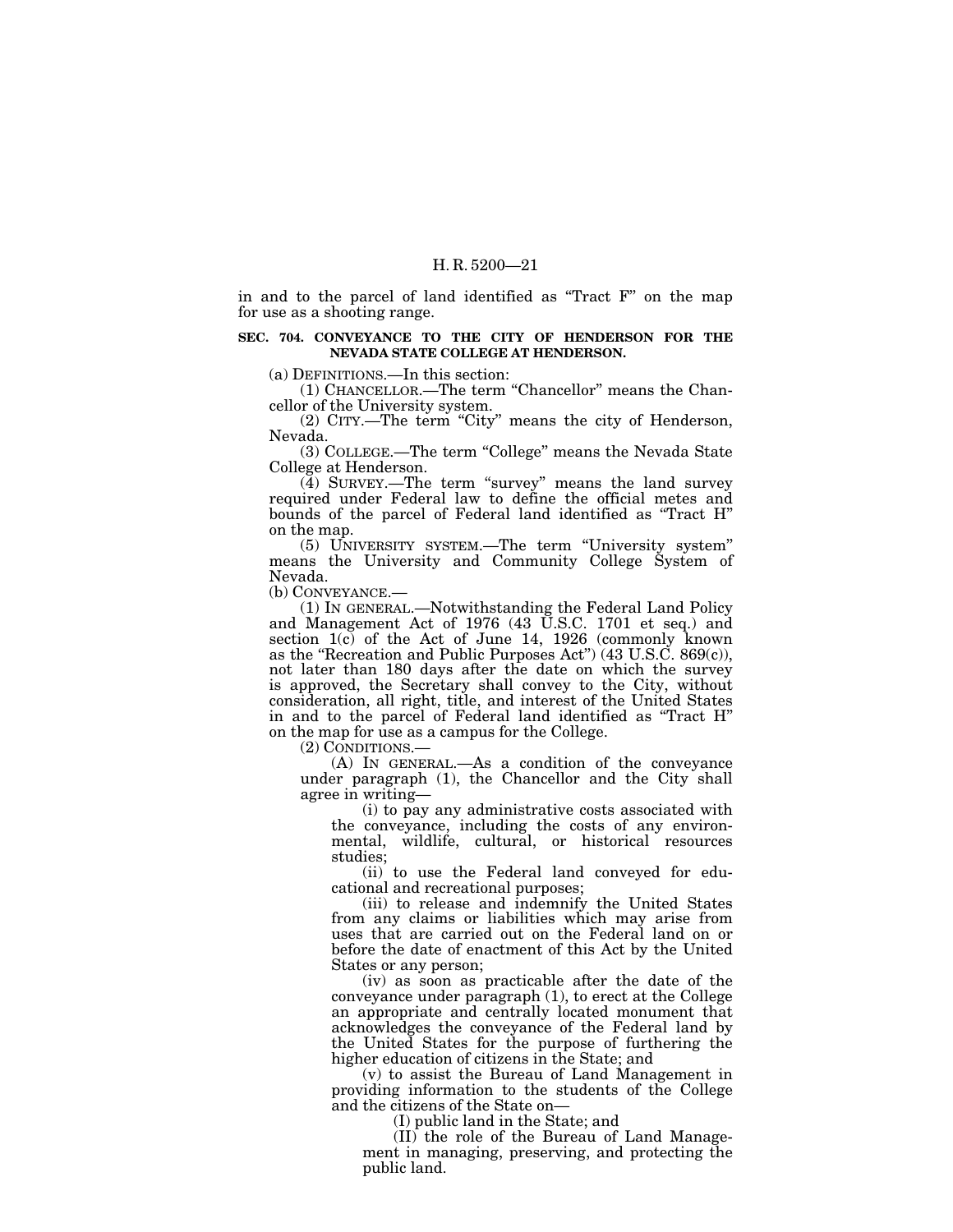(B) VALID EXISTING RIGHTS.—The conveyance under paragraph (1) shall be subject to all valid existing rights.

(3) USE OF FEDERAL LAND.—<br>(A) IN GENERAL.—The College and the City may use the land conveyed under paragraph (1) for—

(i) any purpose relating to the establishment, oper-

ation, growth, and maintenance of the College; and (ii) any uses relating to such purposes, including residential and commercial development that would generally be associated with an institution of higher education.

(B) OTHER ENTITIES.—The College and the City may— (i) consistent with Federal and State law, lease

or otherwise provide property or space at the College, with or without consideration, to religious, public interest, community, or other groups for services and events that are of interest to the College, the City, or any community located in the Las Vegas Valley;

(ii) allow the City or any other community in the Las Vegas Valley to use facilities of the College for educational and recreational programs of the City or community; and

(iii) in conjunction with the City, plan, finance, (including the provision of cost-share assistance), construct, and operate facilities for the City on the Federal land conveyed for educational or recreational purposes consistent with this section.

(4) REVERSION.—If the Federal land or any portion of the Federal land conveyed under paragraph (1) ceases to be used for the College, the Federal land or any portion of the Federal land shall, at the discretion of the Secretary, revert to the United States.

## **SEC. 705. CONVEYANCE TO THE CITY OF LAS VEGAS, NEVADA.**

(a) DEFINITIONS.—In this section:

(1) CITY.—The term ''City'' means the city of Las Vegas, Nevada.

(2) SECRETARY.—The term ''Secretary'' means the Secretary of the Interior, acting through the Director of the Bureau of Land Management.

(b) CONVEYANCE.—The Secretary shall convey to the City, without consideration, all right, title, and interest of the United States in and to the parcels of land identified as ''Tract C'' and ''Tract D" on the map.

(c) REVERSION.—If a parcel of land conveyed to the City under subsection (b) ceases to be used for affordable housing or for a purpose related to affordable housing, the parcel shall, at the discretion of the Secretary, revert to the United States.

## **SEC. 706. SALE OF FEDERAL PARCEL.**

(a) IN GENERAL.—Notwithstanding sections 202 and 203 of the Federal Land Policy and Management Act of 1976 (43 U.S.C. 1712, 1713) and subject to valid existing rights, the Secretary shall convey as a single parcel to the highest qualified bidder all right, title, and interest of the United States in and to approximately 360 acres that is identified as the North Half  $(N\bar{1}/2)$  of Section 7, Township 23 South, Range 61 East, M.D.B.&M., Clark County, Nevada and the Northeast Quarter (NE1⁄4) of the Southeast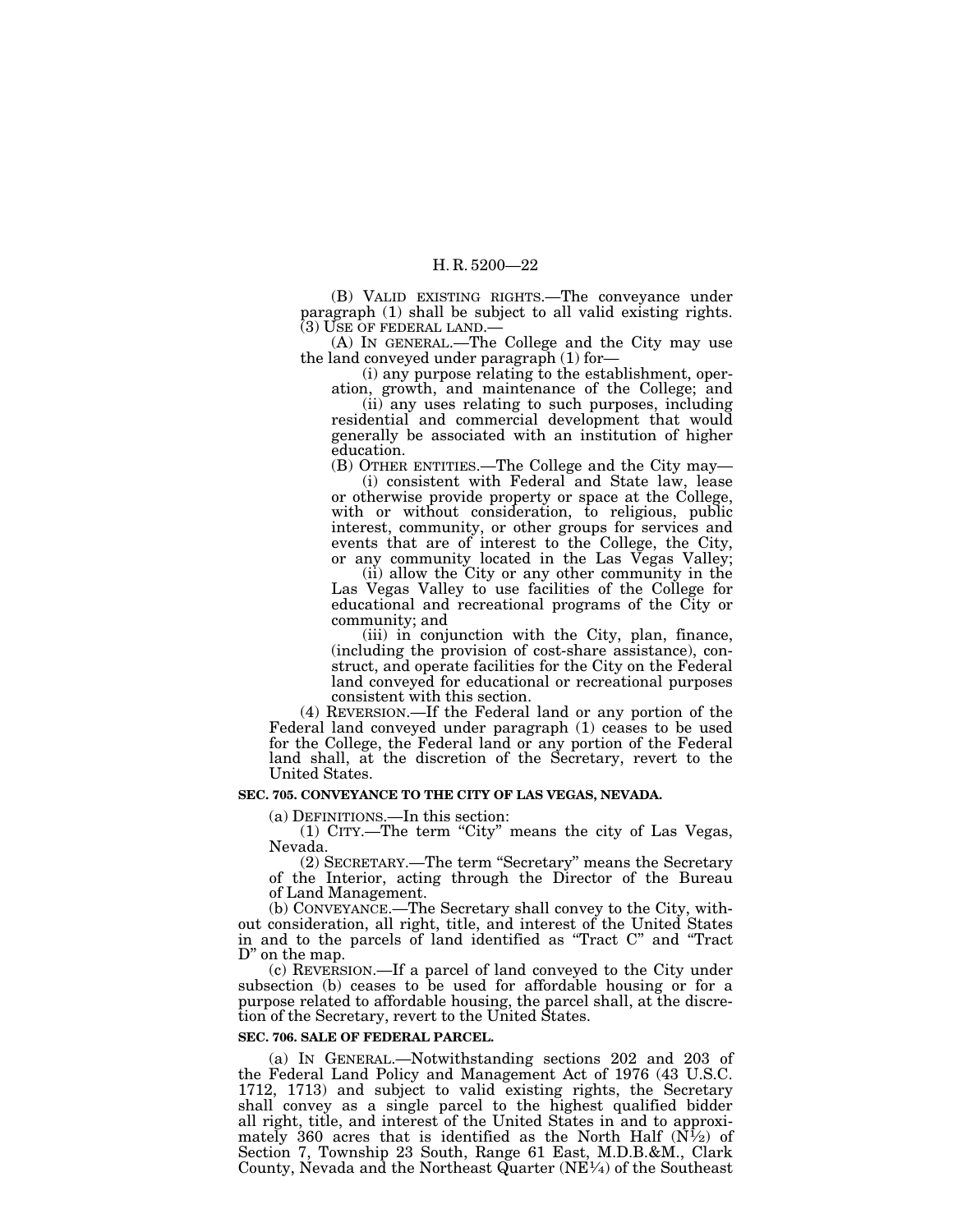Quarter (SE1⁄4) of Section 7, Township 23 South, Range 61 East, M.D.M., Clark County, Nevada.

(b) DISPOSITION OF PROCEEDS.—The proceeds from the conveyance of the lands described in subsection (a) shall be deposited in accordance with section 4(e)(1) of the Southern Nevada Public Land Management Act of 1998 (112 Stat. 2345).

## **TITLE VIII—HUMBOLDT PROJECT CONVEYANCE**

### **SEC. 801. SHORT TITLE.**

This title may be cited as the ''Humboldt Project Conveyance Act''.

### **SEC. 802. DEFINITIONS.**

For purposes of this title:

(1) SECRETARY.—The term ''Secretary'' means the Secretary of the Interior.

(2) STATE.—The term ''State'' means the State of Nevada. (3) PCWCD.—The term ''PCWCD'' means the Pershing County Water Conservation District, a public entity organized

under the laws of the State of Nevada. (4) PERSHING COUNTY.—The term ''Pershing County'' means the Pershing County government, a political subunit of the

State of Nevada. (5) LANDER COUNTY.—The term ''Lander County'' means the Lander County government, a political subunit of the State of Nevada.

## **SEC. 803. AUTHORITY TO CONVEY TITLE.**

(a) IN GENERAL.—As soon as practicable after the date of enactment of this Act and in accordance with all applicable law, the Secretary shall convey all right, title, and interest in and to the lands and features of the Humboldt Project, as generally depicted on the map entitled the ''Humboldt Project Conveyance Act'', and dated July 3, 2002, including all water rights for storage and diversion, to PCWCD, the State, Pershing County, and Lander County, consistent with the terms and conditions set forth in the Memorandum of Agreement between PCWCD and Lander County dated January 24, 2000, the Conceptual Agreement between PCWCD and the State dated October 18, 2001, the Letter of Agreement between Pershing County and the State dated April 16, 2002, and any agreements between the Bureau of Reclamation and PCWCD.

(b) MAP.—As soon as practicable after the date of the enactment of this Act, the Secretary shall submit to Congress a map of the Humboldt Project Conveyance. In case of a conflict between the map referred to in subsection (a) and the map submitted by the Secretary, the map referred to in subsection (b) shall control. The map shall have the same force and effect as if included in this Act, except that the Secretary may correct clerical and typographical errors in such map and legal description. Copies of the map shall be on file and available for public inspection in the Office of the Commissioner of the Bureau of Reclamation and in the Office of the Area Manager of the Bureau of Reclamation in Carson City, Nevada.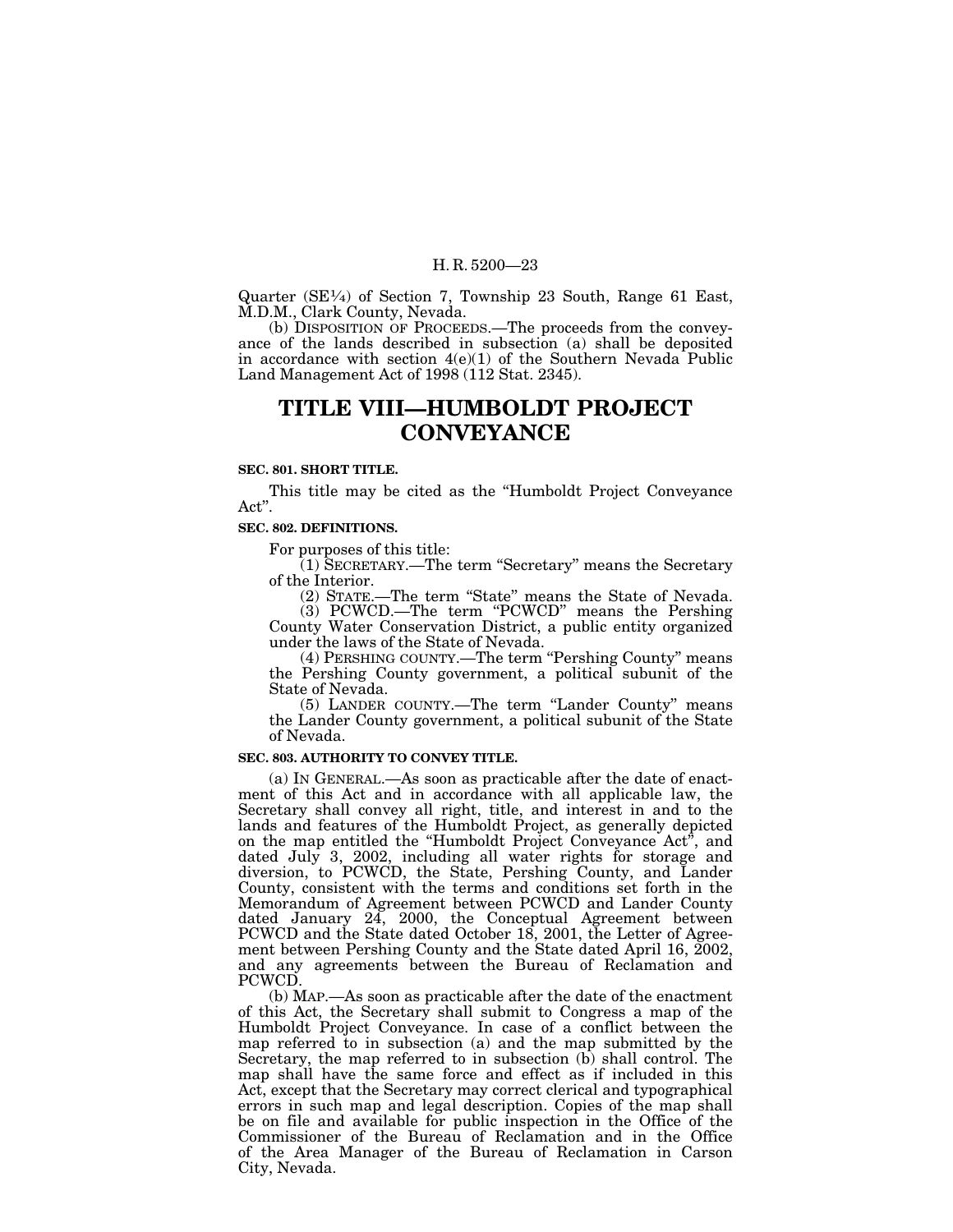(c) COMPLIANCE WITH AGREEMENTS.—All parties to the conveyance under subsection (a) shall comply with the terms and conditions of the agreements cited in subsection (a).

(d) REPORT.—If the conveyance required by this section has not been completed within 18 months after the date of enactment of this Act, the Secretary shall submit a report to the Committee on Resources of the House of Representatives and the Committee on Energy and Natural Resources of the Senate that describes— (1) the status of the conveyance;

(2) any obstacles to completion of the conveyance; and (3) the anticipated date for completion of the conveyance.

## **SEC. 804. PAYMENT.**

(a) IN GENERAL.—As consideration for any conveyance required by section 803, PCWCD shall pay to the United States the net present value of miscellaneous revenues associated with the lands and facilities to be conveyed.

(b) WITHDRAWN LANDS.—As consideration for any conveyance of withdrawn lands required by section 803, the entity receiving title shall pay the United States (in addition to amounts paid under subsection (a)) the fair market value for any such lands conveyed that were withdrawn from the public domain pursuant to the Secretarial Orders dated March 16, 1934, and April 6, 1956.

(c) ADMINISTRATIVE COSTS.—Administrative costs for conveyance of any land or facility under this title shall be paid in equal shares by the Secretary and the entity receiving title to the land or facility, except costs identified in subsections  $(d)$  and  $(e)$ .

(d) REAL ESTATE TRANSFER COSTS.—As a condition of any conveyance of any land or facility required by section 803, costs of all boundary surveys, title searches, cadastral surveys, appraisals, maps, and other real estate transactions required for the conveyance shall be paid by the entity receiving title to the land or facility.

(e) NEPA COSTS.—Costs associated with any review required under the National Environmental Policy Act of 1969 (42 U.S.C. 4321 et seq.) for conveyance of any land or facility under section 803 shall be paid in equal shares by the Secretary and the entity receiving title to the land or facility.

(f) STATE OF NEVADA.—The State shall not be responsible for any payments under this section. Any proposal by the State to reconvey to another entity land conveyed by the Secretary under this title shall be pursuant to an agreement with the Secretary providing for fair market value to the United States for the lands, and for continued management of the lands for recreation, wildlife habitat, wetlands, or resource conservation.

## **SEC. 805. COMPLIANCE WITH OTHER LAWS.**

Following the conveyance required by section 803, the district, the State, Pershing County, and Lander County shall, with respect to the interests conveyed, comply with all requirements of Federal, State, and local law applicable to non-Federal water distribution systems.

#### **SEC. 806. REVOCATION OF WITHDRAWALS.**

Effective on the date of the conveyance required by section 803, the Secretarial Orders dated March 16, 1934, and April 6, 1956, that withdrew public lands for the Rye Patch Reservoir and the Humboldt Sink, are hereby revoked.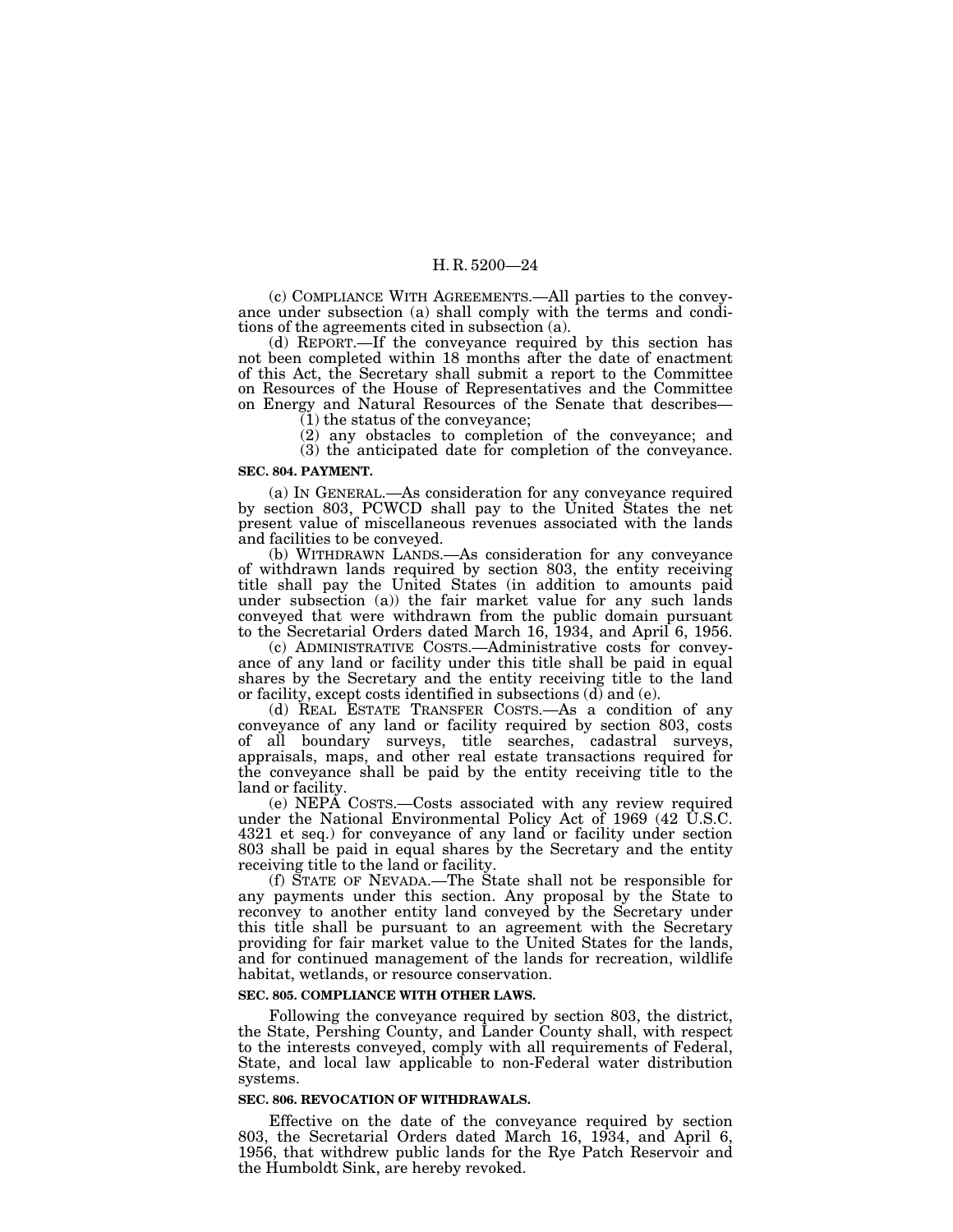#### **SEC. 807. LIABILITY.**

Effective on the date of the conveyance required by section 803, the United States shall not be held liable by any court for damages of any kind arising out of any act, omission, or occurrence relating to the Humboldt Project, except for damages caused by acts of negligence committed by the United States or by its employees or agents prior to the date of conveyance. Nothing in this section shall be considered to increase the liability of the United States beyond that currently provided in chapter 171 of title 28, United States Code, popularly known as the ''Federal Tort Claims Act''.

#### **SEC. 808. NATIONAL ENVIRONMENTAL POLICY ACT.**

Prior to any conveyance under this title, the Secretary shall complete all actions as may be required under the National Environmental Policy Act of 1969 (42 U.S.C. 4321 et seq.), the Endangered Species Act of 1973 (16 U.S.C. 1531 et seq.), and all other applicable laws.

## **SEC. 809. FUTURE BENEFITS.**

Upon conveyance of the lands and facilities by the Secretary under this title, the Humboldt Project shall no longer be a Federal reclamation project and the district shall not be entitled to receive any future reclamation benefits with respect to that project, except those benefits that would be available to other nonreclamation districts.

## **TITLE IX—MISCELLANEOUS PROVISIONS**

## **SEC. 901. TECHNICAL AMENDMENTS TO THE MESQUITE LANDS ACT 2001.**

Section 3 of Public Law 99–548 (100 Stat. 3061; 110 Stat. 3009–202) is amended—

(1) in subsection (d), by adding at the end the following: "(3) USE OF PROCEEDS.—The proceeds of the sale of each parcel completed after the date of enactment of this subsection shall be deposited in the special account established under section  $4(e)(1)(C)$  of the Southern Nevada Public Land Management Act of 1998 (112 Stat. 2345); and shall be available for use by the Secretary—

 $*(A)$  to reimburse costs incurred by the local offices of the Bureau of Land Management in arranging the land conveyances directed by this section;

 $\mathcal{L}(B)$  for the development of a multispecies habitat conservation plan for the Virgin River in Clark County, Nevada, including any associated groundwater monitoring plan; and

"(C) as provided in section  $4(e)(3)$  of that Act  $(112)$ Stat. 2346).

"(4) TIMING.—Not later than 90 days after the date of enactment of this section, the Secretary shall complete the sale of any parcel authorized to be conveyed pursuant to this section and for which the Secretary has received notification from the city under paragraph (1).''; and